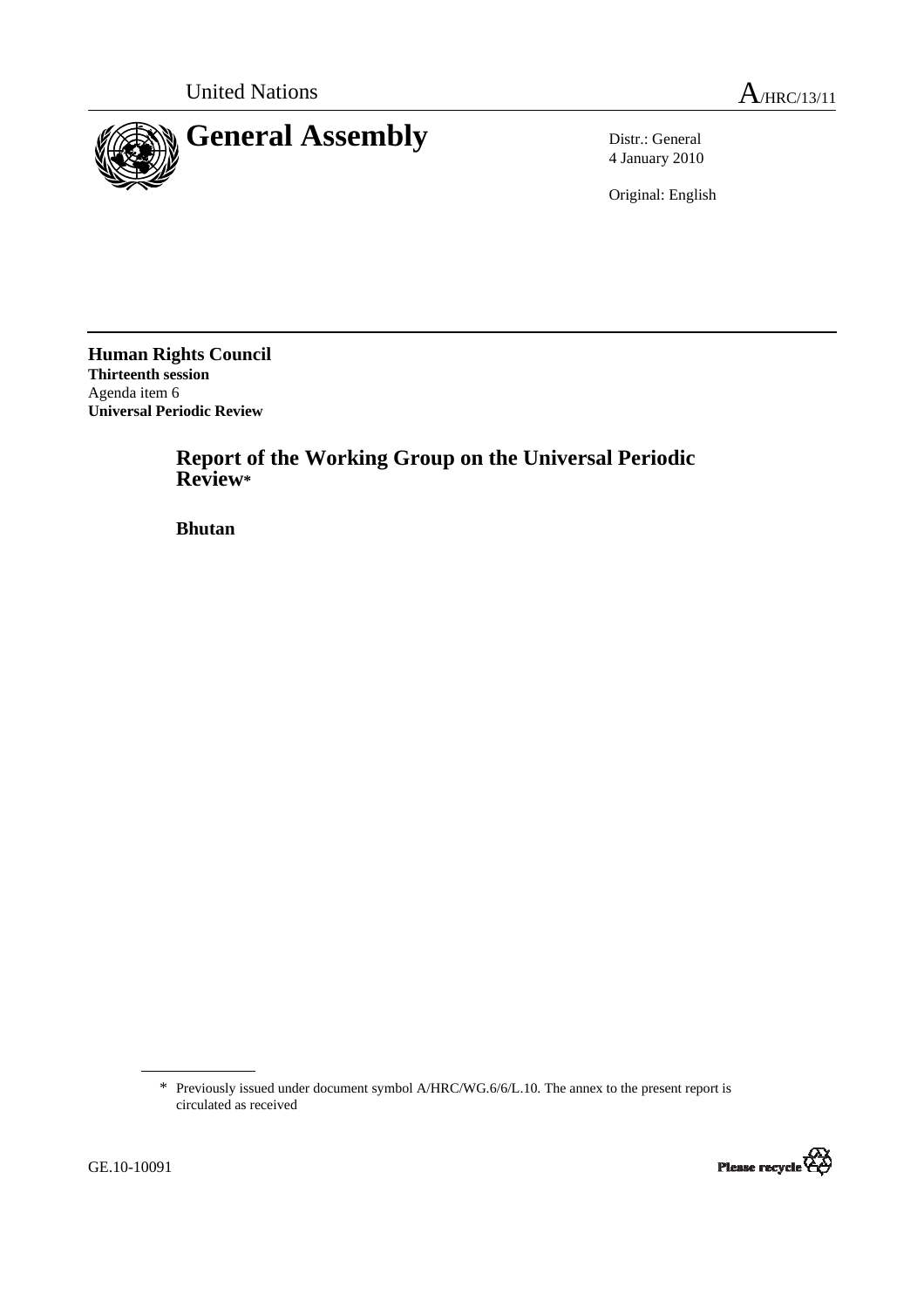### **A/HRC/13/11**

# Contents

|       |    |    | Paragraphs  | Page |
|-------|----|----|-------------|------|
|       |    |    | $1 - 4$     | 3    |
|       |    |    | $5 - 100$   | 3    |
|       |    | A. | $5 - 23$    | 3    |
|       |    | В. | $24 - 100$  | 5    |
|       | П. |    | $101 - 102$ | 13   |
| Annex |    |    |             |      |
|       |    |    |             | 23   |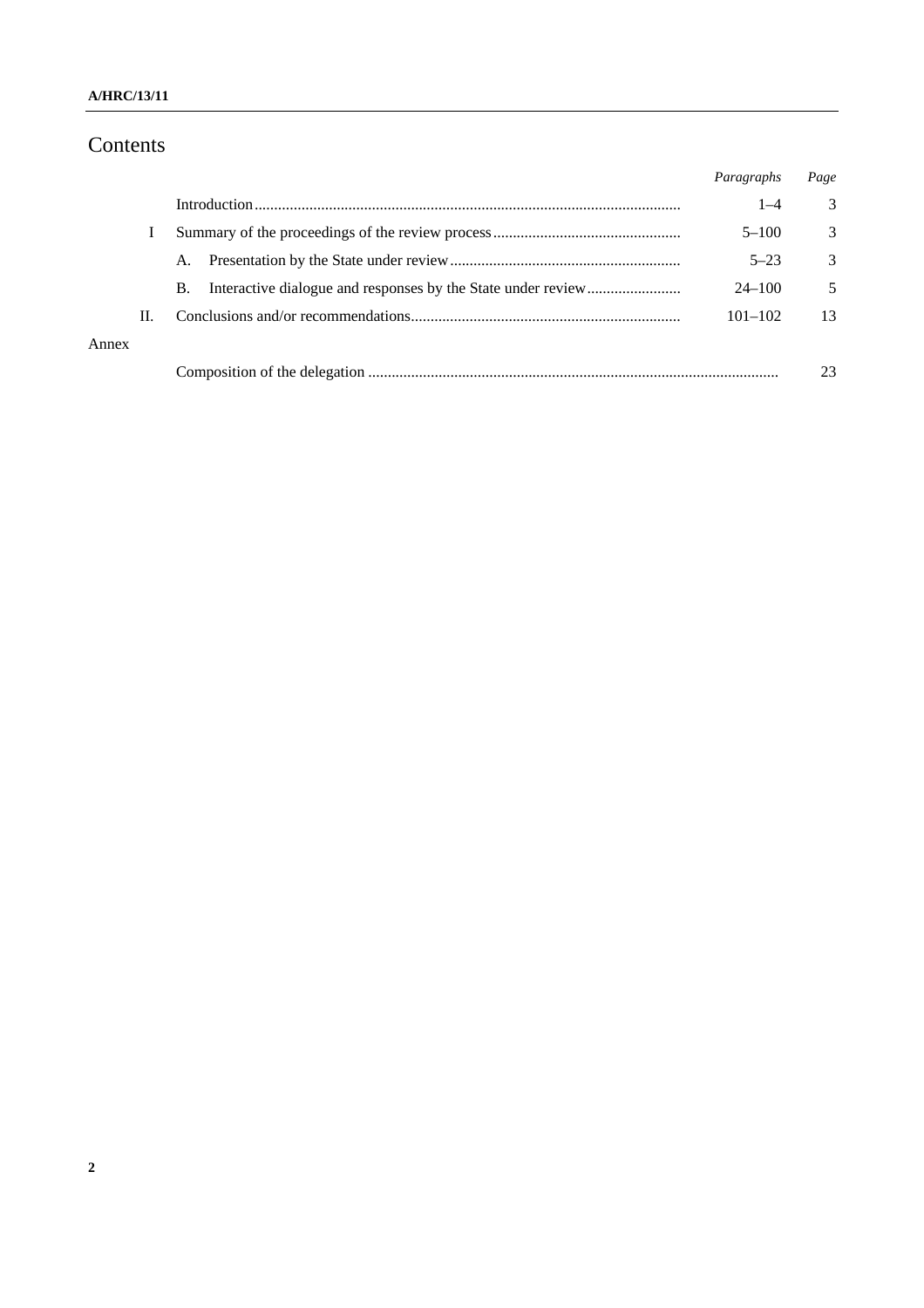# **Introduction**

1. The Working Group on the Universal Periodic Review, established in accordance with Human Rights Council resolution 5/1 of 18 June 2007, held its sixth session from 30 November to 11 December 2009. The review of Bhutan was held at the 10th meeting on 4 December 2009. The delegation of Bhutan was headed by H.E. Mr. Lyonpo Kinzang Dorji, Former Prime Minister and Special Envoy of the Prime Minister. At its meeting held on 8 December 2009, the Working Group adopted the present report on Bhutan.

2. On 7 September 2009, the Human Rights Council selected the following group of rapporteurs (troika) to facilitate the review of Bhutan: India, Madagascar and Uruguay.

3. In accordance with paragraph 15 of the annex to resolution 5/1, the following documents were issued for the review of Bhutan:

 (a) A national report submitted/written presentation made in accordance with paragraph 15 (a) (A/HRC/WG.6/6/BTN/1);

 (b) A compilation prepared by the Office of the High Commissioner for Human Rights (OHCHR) in accordance with paragraph 15 (b) (A/HRC/WG.6/6/BTN/2);

 (c) A summary prepared by OHCHR in accordance with paragraph 15 (c) (A/HRC/WG.6/6/BTN/3).

4. A list of questions prepared in advance by Argentina, the Czech Republic, Denmark, Germany, Latvia, Nepal, the Netherlands and the United Kingdom of Great Britain and Northern Ireland was transmitted to Bhutan through the troika. These questions are available on the extranet of the Working Group.

## **I. Summary of the proceedings of the review process**

#### **A. Presentation by the State under review**

5. Lyonpo Kinzang Dorji, Former Prime Minister and Special Envoy of the Prime Minister, presented the co-leader of the delegation, H.E. Lyonpo Thakur S. Powdyel, Ministry of Education, and other members of the delegation.

6. The Bhutanese delegation explained that national level preparations were multisectoral and broad-based. The national report was broadly available in Dzongkha, English and Nepali.

7. The delegation stated that Bhutan's governance since the  $17<sup>th</sup>$  Century is based on the precepts of justice, equity and compassion, refined and updated by successive monarchs of the Wangchuck dynasty. In culmination of a series of far-reaching political changes initiated by the Fourth King, Bhutan peacefully transitioned into a parliamentary democracy and adopted its first written Constitution in 2008.

8 The delegation informed that the Constitution is the overarching legal framework for the country, based on the principle that every individual possesses fundamental rights and freedom to secure equality and effective protection of their rights and dignity irrespective of ethnic origin, religion, gender or other status. It guarantees and protects human rights including the right to life, liberty and security of person, right to freedom of speech, expression and opinion, and freedom of thought, conscience and religion.

9. Bhutan's efforts to strengthen human rights have been complemented through constructive engagement with bodies like the Committees on the Rights of the Child and on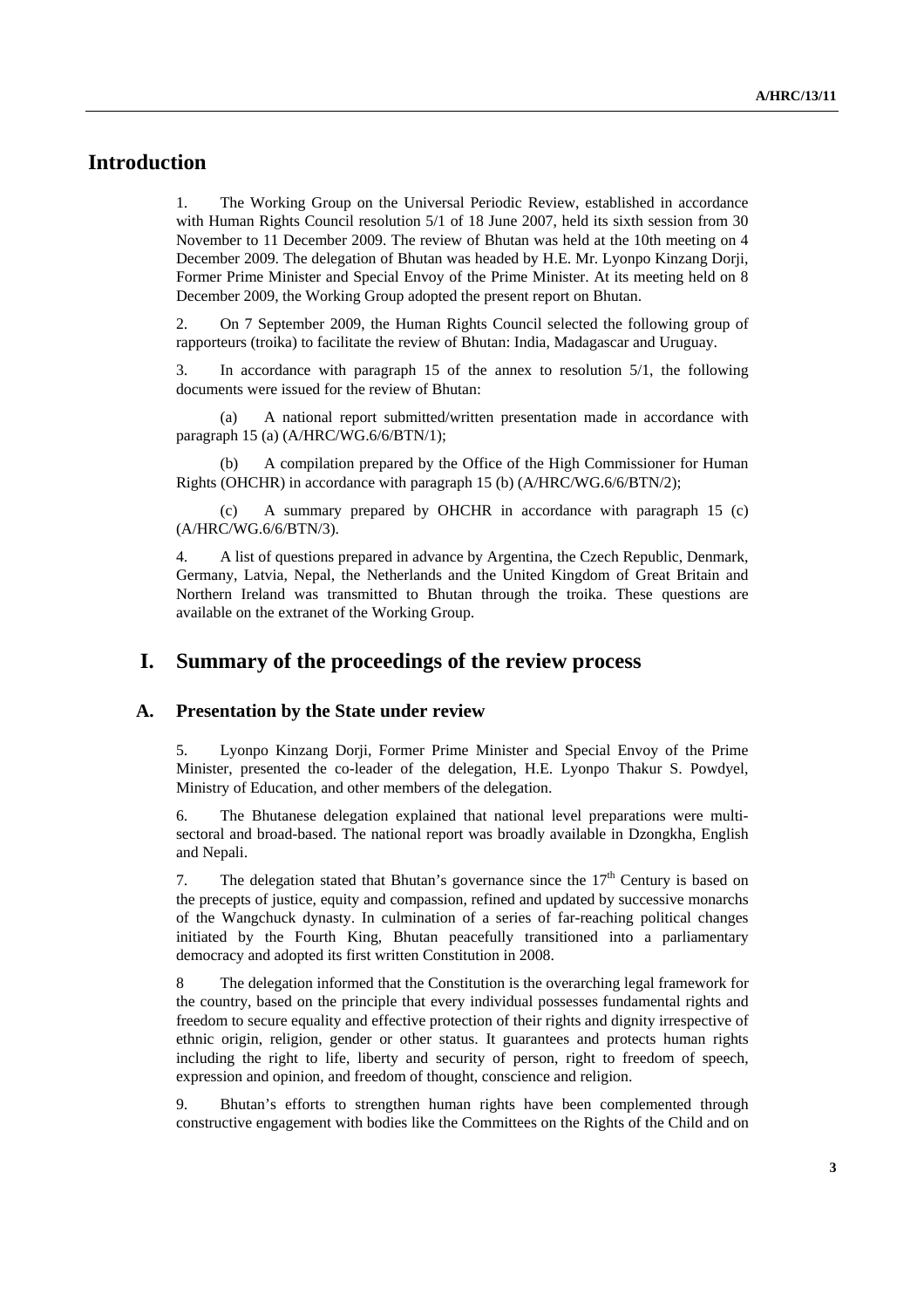the Elimination of Discrimination against Women and regional conventions. This has contributed to the development of legislative instruments and in undertaking human rights activities.

10. The delegation emphasized that Bhutan is fully committed to ensuring equal rights for women and men to enjoy all economic, social, cultural, civil and political rights, and also eliminating discrimination against women in all its forms. Bhutanese women are secured by societal traditions; for instance, matrilineal practices are pervasive, women inherit property and are able to make significant decisions on property and family matters.

11. Bhutan is a multi ethnic, multi religious country. Consistent with the philosophy of Gross National Happiness (GNH), the principle of non-discrimination irrespective of gender, ethnic origin, religion, language, political opinion, economic status or other grounds, has always been central to all government policies and actions, which are designed to foster an inclusive and harmonious society.

12. Concerning the rights enjoyed by Bhutanese of ethnic Nepalese origin (Lhotshampas), the delegation informed that those people, who had first entered southern Bhutan in the beginning of the  $20<sup>th</sup>$  century, as economic migrants, were granted Bhutanese citizenship as a one-time measure in 1958. Lhotshmapas, now comprising over 20 per cent of the population, are fully represented in the civil service, the security forces, the Parliament and in the business sector. Two of the 10 cabinet ministers, the Deputy Speaker of the National Assembly and 20 percent of its members are Lhotshampas.

13. Despite Bhutan's diverse society, no sectarian or religious violence has occurred and no societal tension or discord exists. The Constitution guarantees religious freedom while the government promotes peaceful coexistence between different religious groups.

14. The delegation emphasized that Bhutan believes that all human rights are indivisible, interrelated, interdependent and mutually reinforcing, and that equal importance must be accorded to civil and political rights, and economic, social and cultural rights including the right to development.

15. The delegation highlighted that Bhutan's development is guided by the philosophy of GNH, which recognizes that quality of life is more than just material comfort; that psychological and emotional well being and cultural growth enhances a person's ability to contribute to enriching all humanity. Bhutan is refining the tools and indicators of GNH so that this holistic development paradigm may become an alternative development model.

16. The delegation pointed out that poverty remains one of the greatest impediments to the full enjoyment of human rights in Bhutan.

17. The delegation explained that with a population of 658,888, the most serious challenge that Bhutan faced is demographic inundation. Bhutan's relative socio-economic development success made it an attractive destination for people in search of better livelihoods. Given Bhutan's tiny population and fragile culture, such a problem posed a threat to its survival as a nation state. The nationality and citizenship laws are the only safeguards against such threats.

18. In response to questions on the issue of citizenship, the delegation stated that the Constitution and the Citizenship Acts confers citizenship through *jus sanguinis* and naturalization. In recent years, 588 individuals of Nepalese origin, 930 Tibetans and 222 individuals of other nationalities were granted Bhutanese citizenship through naturalization. With UNICEF assistance, Bhutan is in the process of developing an effective institutional mechanism for birth registration. According to Bhutan's citizenship laws, Bhutanese women who are married to non-Bhutanese do not lose their citizenship.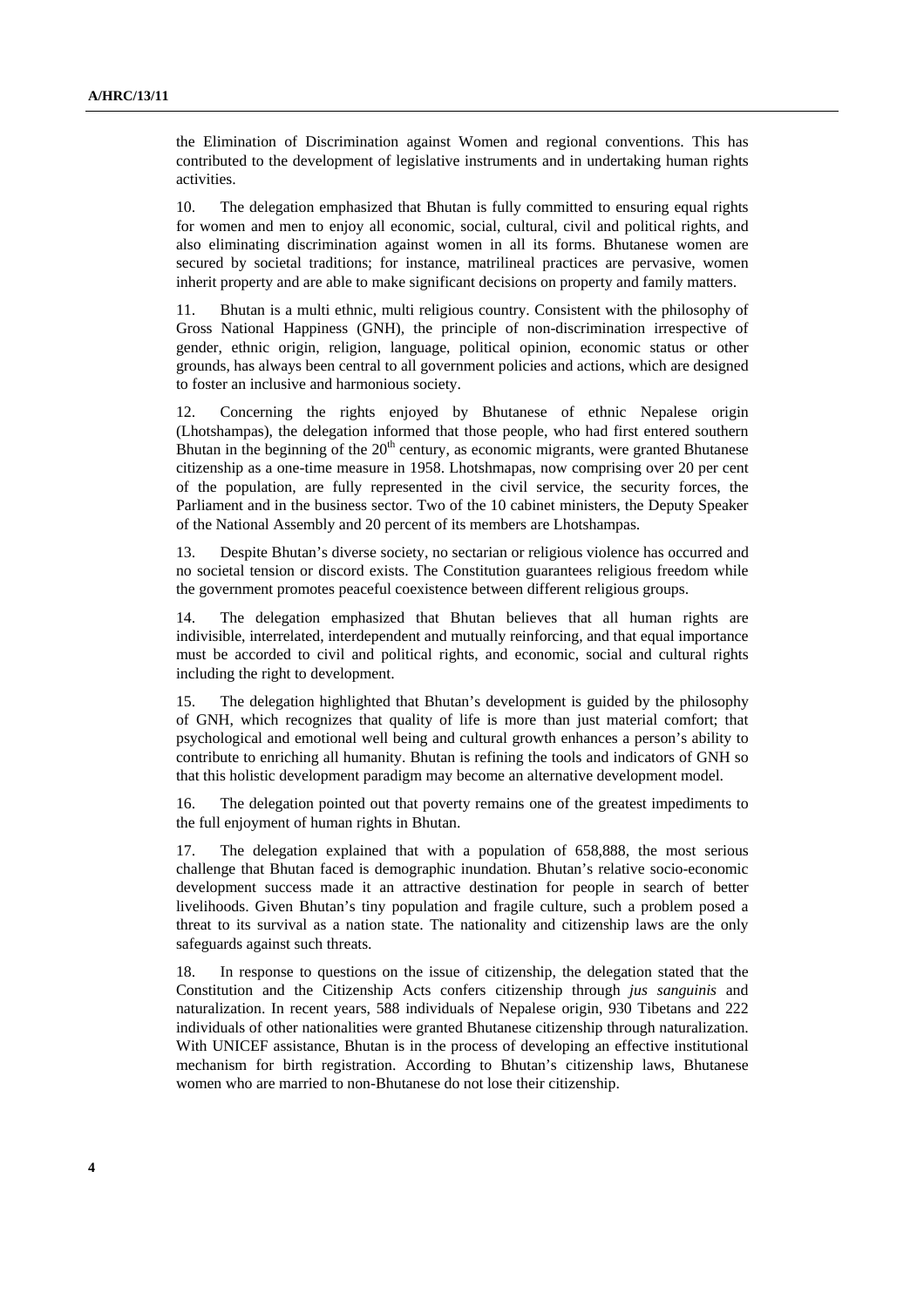19. The delegation emphasized that the issue of the people in the refugee camps in eastern Nepal is a complex humanitarian problem compounded by the mass movement of people across porous borders. The delegation reiterated the government's commitment to finding a lasting solution through the bilateral process. This notwithstanding, Bhutan continues to face the threat of terrorism, posed by violent extremist groups from the refugee camps. Bhutan does not have the means to deal with such groups whose expressed objectives are to destabilize the country.

20. The delegation highlighted Bhutan's serious concerns over the effects of climate change. Despite its efforts, climate change and its impacts such as Glacial Lake Outburst Floods, erratic weather patterns, and rising cases of vector borne diseases endanger the most basic human rights of its people.

21. While recognizing and appreciating the important role of non-governmental organizations in advancing the cause of human rights, the delegation expressed concern over the stakeholders compilation submitted by six organizations. Numerous United Nations resolutions and the Human Rights Council's institution-building package recognize that information they submit must be from "credible and reliable" sources. However, the delegation regretted that they were special-interest organizations based outside and unfamiliar with the situation in Bhutan. They relied on second and third-hand accounts, now outdated, and originating from individuals with politicized and personal agendas.

22. Despite challenges, the delegation expressed Bhutan's determination to continue pursuing the full range of human rights and fundamental freedoms, in accordance with human rights treaty obligations.

23. Bhutan recognized that as a parliamentary democracy, substantial financial and human resources are required to strengthen democratic institutions, and educate Bhutanese on their rights and duties. It sought the constructive support and cooperation of the international community to further protect and promote human rights in Bhutan.

#### **B. Interactive dialogue and responses by the State under review**

24. During the interactive dialogue, 53 delegations made statements. Eight delegations were not able to make their statements.<sup>1</sup> A number of States expressed appreciation for the delegation's comprehensive presentation and well prepared national report. They commended Bhutan's peaceful transition to a parliamentary democracy and the results of reforms, including the adoption of a written constitution in 2008, which strengthens human rights protection. A number of states congratulated Bhutan on the success of its unique approach to development that has been pursued over the past four decades, influenced by the philosophy of GNH. The text of the recommendations made during the dialogue appears in section II of this report.

25. The Lao People's Democratic Republic, as a fellow least developed country and a landlocked developing country, welcomed the significant progress in the promotion of the rights of Bhutan's population to political, social and economic development and human rights. It made recommendations.

26. Myanmar congratulated Bhutan for her peaceful political transition. It appreciated measures taken on the efforts to guarantee the independence of judicial systems and asked Bhutan to share insight on steps taken in that regard and sought further information on the

<sup>&</sup>lt;sup>1</sup> United Arab Emirates, Afghanistan, Maldives, Jordan, Nigeria, Colombia, Syrian Arab Republic and Djibouti.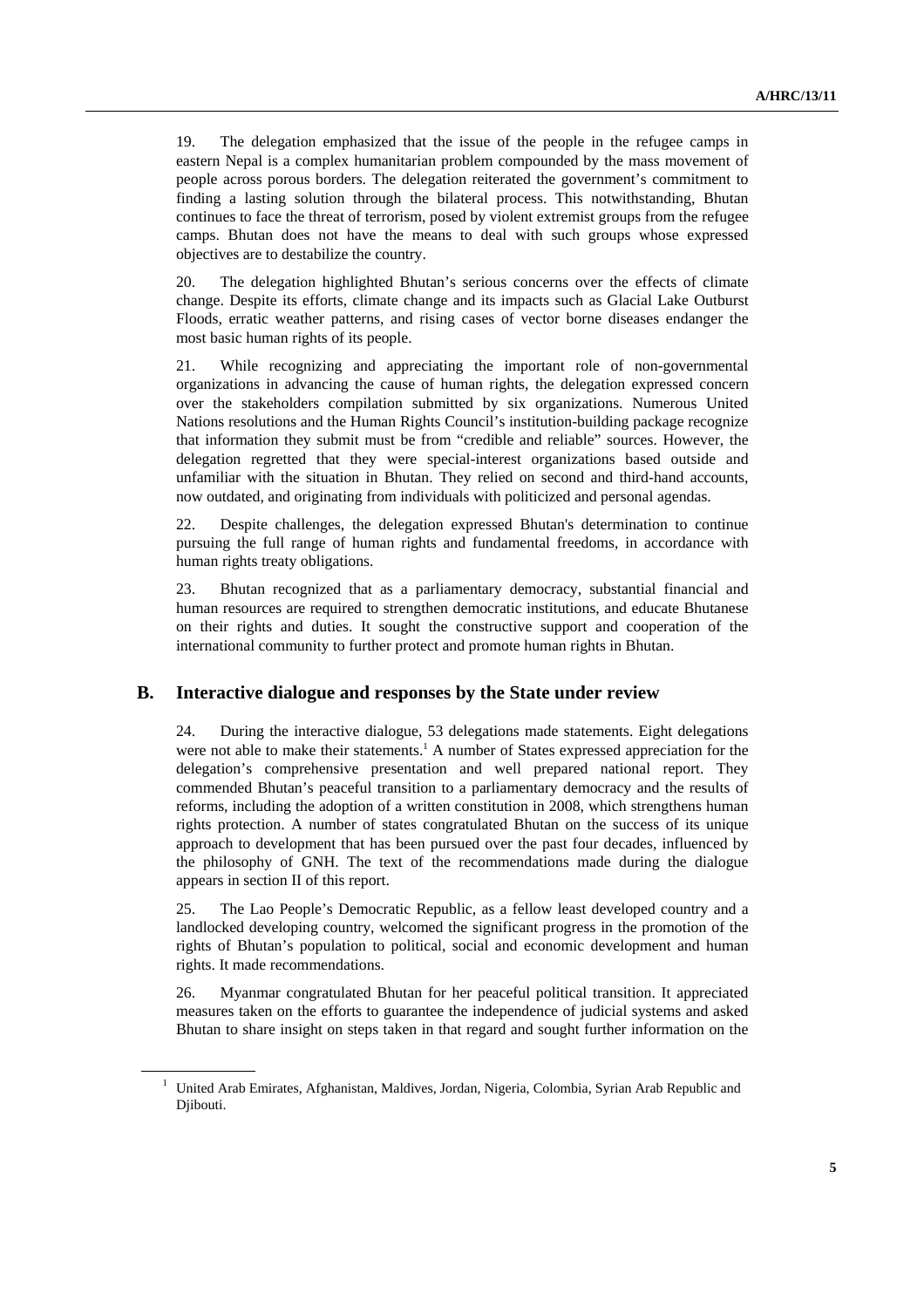role of the National Judicial Commission. It asked to what extent the National Commission for Women and Children (NCWC) has been playing for improving the promotion and protection of human rights.

27. Sri Lanka sought further information on key features of the Constitution that specifically provide guarantees for human rights and on the safeguards provided in the Constitution and the national legal framework to protect victims against violations of human rights. Sri Lanka congratulated Bhutan on its achievements and best practices in the areas of health, education and poverty alleviation. Sri Lanka made recommendations.

28. Egypt commended the devotion of an entire chapter on women in development in Bhutan's tenth Five-Year Plan which requires effectively mainstreaming gender issues into Bhutan's policies and programmes and to maintain gender disaggregated data. Egypt welcomed the establishment of effective response to children and women's rights violations, especially dealing with domestic violence and abuses cases. Egypt made recommendations.

29. Belarus appreciated the energetic steps taken by Bhutan to improve the legal and court system. Belarus expressed approval of the efforts taken in eradicating illiteracy, preventing the spread of HIV and combating malnutrition. Belarus considered that more attention needed to be paid to dealing with such problems as domestic violence and the sexual exploitation of children for commercial purposes. Belarus made recommendations.

30. Singapore noted that Bhutan is guided by a development philosophy that differs from income bases measurements and is committed to a development path that is clean and green and that countries could draw on such successful approaches. Singapore welcomed the establishment of the first Women and Child Protection Unit to provide effective, prompt and sensitive response to situations of violations of women and children's rights. Singapore made recommendations.

31. China noted that, since 1961, Bhutan has used 30 per cent of its revenue on social sectors, and under the tenth five-year development plan, 45 per cent of the budget was allocated to education, health and employment. It expressed support for Bhutan's priority on poverty reduction to improve human rights protection. China made a recommendation.

32. Cambodia appreciated Bhutan's efforts to conduct a reform policy of many areas in line with a guiding principle of its development, known as GNH. Cambodia complimented the efforts made on poverty reduction and progress towards achieving the Millennium Development Goals. Cambodia commended the steps taken to ratify the two Optional Protocols to the Convention on the Rights of the Child (CRC) in July 2009. Cambodia made recommendations.

33. Nepal asked about efforts to address alleged violations of the rights of the minorities and Bhutan's plans to implement the recommendations of CRC, particularly the reunion of women and children in refugee camps with their families and relatives in Bhutan. Nepal stated that hundreds of already verified refugees by Nepal-Bhutan Joint Verification team in 2003 continue to languish in refugee camps, despite Bhutan's commitments to take them back home. It asked if Bhutan has any time frame to return to bilateral dialogue to work for lasting and durable solutions of this humanitarian problem.

34. Brazil recently hosted the fifth Gross National Happiness Conference. Welcoming the drafting of a domestic violence bill, it asked if there was an institution for investigating complaints, providing assistance and ensuring access to justice for victims. It commended Bhutan for promoting children's rights. Brazil supported negotiations between Bhutan and Nepal towards durable solutions for refugees. Brazil made recommendations.

35. Canada noted positive legislative changes paving the way for greater freedom of expression, a more independent judiciary, less corruption and better labour conditions.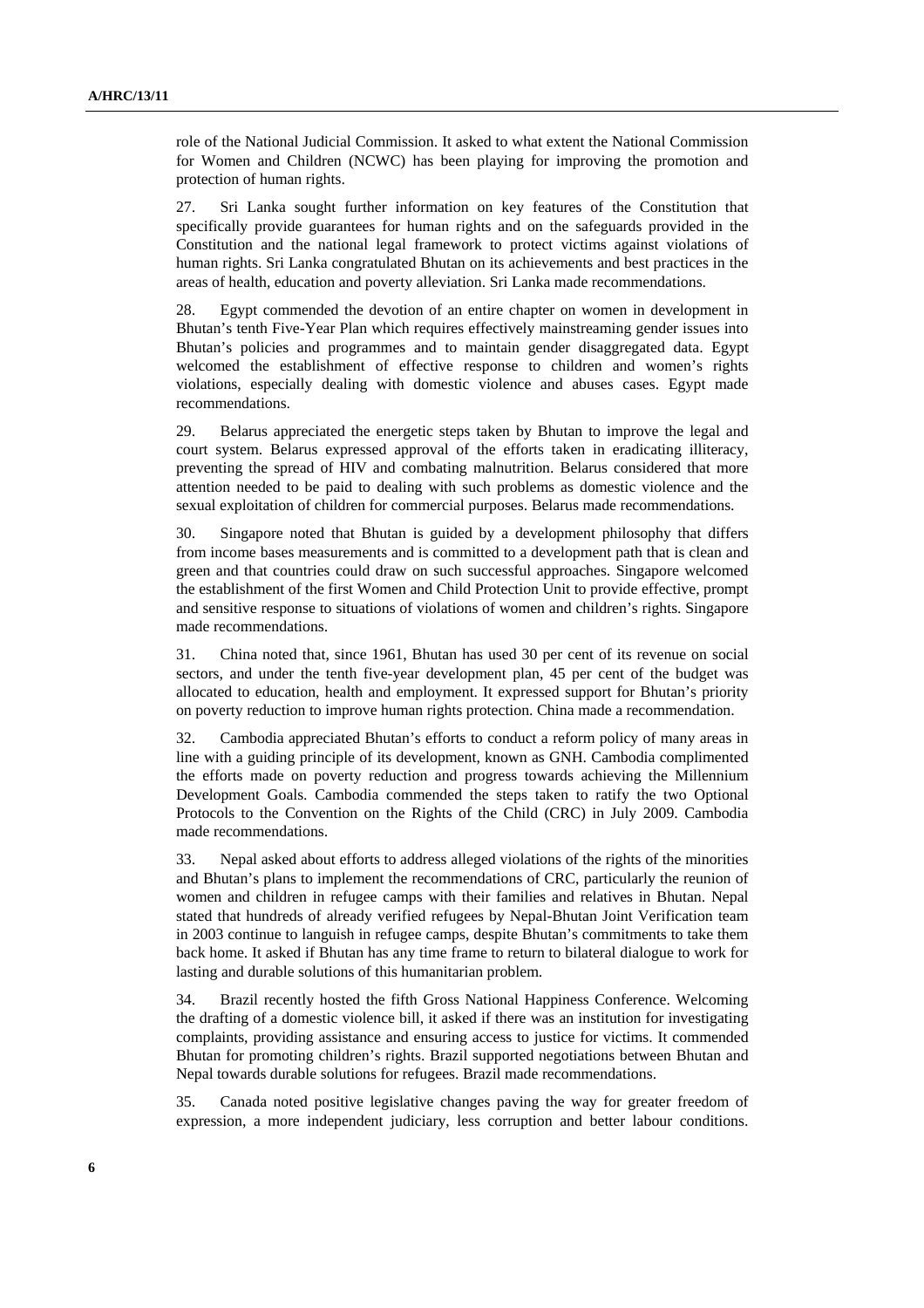Canada remained concerned about the longstanding plight of Bhutanese refugees in Nepal, the restrictive conditions for acquiring Bhutanese citizenship, violence against girls and women, including sexual abuses against young girls in villages. Canada made recommendations.

36. The Philippines highly commended the strong basis established by Bhutan for the promotion of democratic values. Recognizing the challenges Bhutan faces, Philippines highlighted the significant gains in health, poverty alleviation and education. It sought information on the operationalization of GNH in the planning process and the tools used to monitor its implementation. Philippines inquired about plans to enhance Bhutan's progress in improving gender equality. It made recommendations.

37. Cuba noted that Bhutan is a small developing country, victim of an unfair international economic order and that, nonetheless, Bhutan is making positive efforts in advancing the promotion and protection of human rights. Cuba congratulated Bhutan on its primary health care approach and asked for more information about the village health care workers initiative. It also noted that Bhutan guarantees free education to children. Cuba welcomed the priority given to combating poverty. Cuba made a recommendation.

38. Bangladesh noted the challenges Bhutan faces and recent impressive progress, which would have far-reaching human rights implications. It acknowledged progress in poverty reduction, education, healthcare and employment, as well as progress towards realizing the Millennium Development Goals and those of the South Asian Association for Regional Development (SAARC). It urged Bhutan to continue its good work, calling on it to do more to eradicate poverty. Bangladesh made recommendations.

39. Austria encouraged Bhutan to proceed on the path of legal and political reform. Austria noted that many women suffer from poor education, are strongly dependent on their husbands and families and may face labour exploitation and domestic violence. Austria asked about measures to effectively improve their situation and about the strengthening of efforts regarding children in need of alternative care, typically provided by monasteries or the extended family. Austria made recommendations.

40. Germany referred to worrying reports about domestic violence, noting that while CEDAW welcomed the planned tabling of a domestic violence bill by 2010, it urged Bhutan to prioritize the elimination of all forms of violence against women and increase access to justice for women victims. Germany asked about Bhutan's efforts in that regard and made a number of recommendations.

41. Qatar noted Bhutan's efforts to achieve its Millennium Development Goals and the concept of GNH in Bhutan's development efforts. It applauded the provision of free primary education, calling for it to be made mandatory. It noted also the development of a national plan to ensure integration of children with special needs into the system. Qatar encouraged ratification of the Convention on the Rights of Persons with Disabilities (CRPD) and called for further technical cooperation with human rights bodies and mechanisms for capacity building in relation to human rights.

42. Malaysia considered Bhutan's efforts to strengthen democratic norms, cultures and values amongst its people to be entirely appropriate. It was pleased to note that despite the many constraints and challenges, Bhutan is well on track to achieve most of the Millennium Development Goals, in particular in the areas of poverty eradication, basic public health and education. Malaysia made a number of recommendations.

43. The Netherlands expressed concern that the Civil Society Act of 2007 may result in restrictions on civil society. Appreciating Bhutan's efforts to advance the position of women and combat domestic violence, it hoped for the establishment of Women and Child Protection Unit in major towns before the self-imposed 2013 deadline. The Netherlands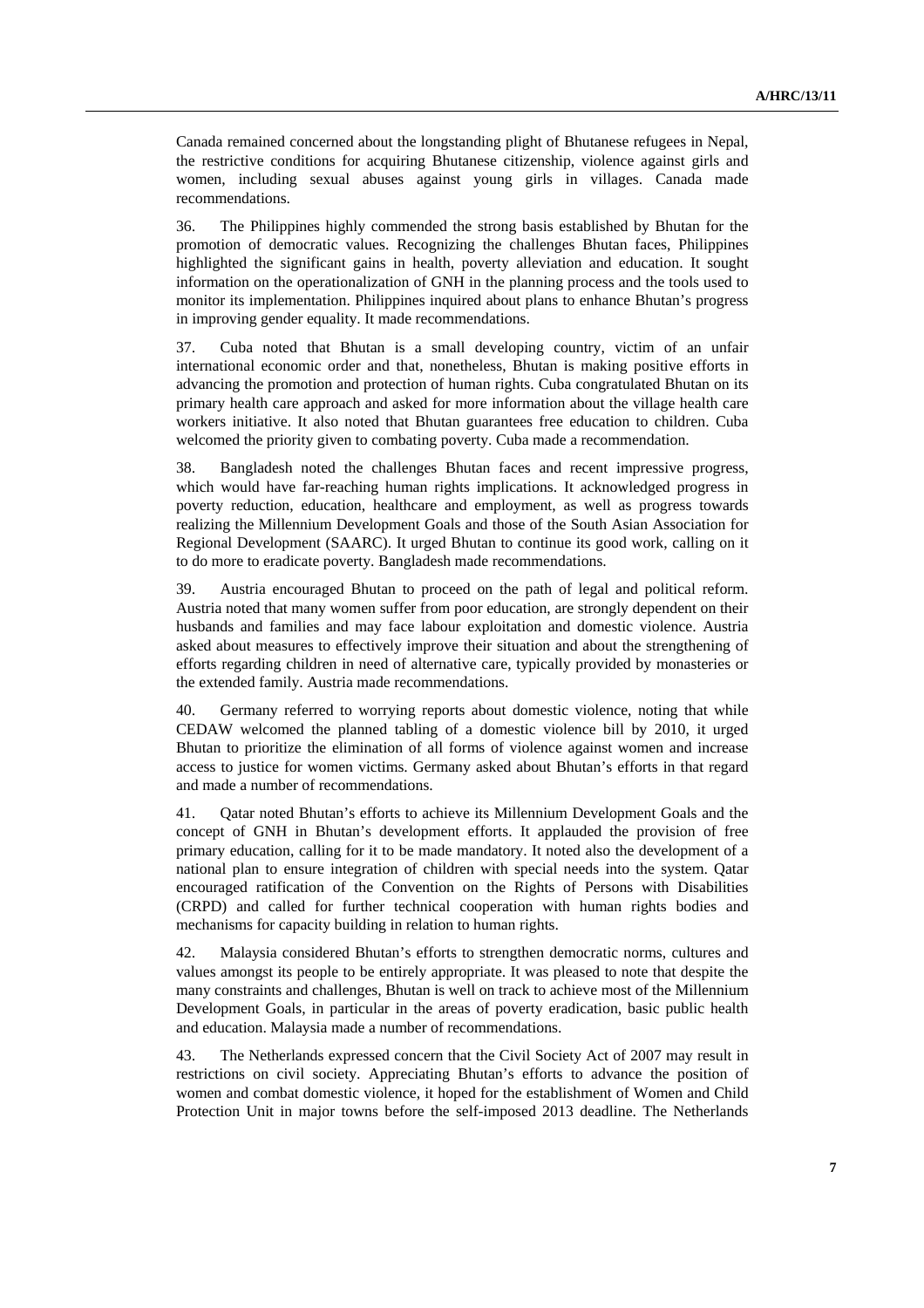also raised concern about the situation of refugees from Bhutan in camps in Eastern Nepal and encouraged Bhutan to resume bilateral negotiations with Nepal. It made recommendations.

44. Serbia noted efforts that Bhutan has taken towards specific measures to fulfil its international obligations relating to children and women's rights, citing the drafting of legislation on adoption, child care protection and domestic violence. Serbia sought information on measures to combat stereotyping of gender roles in domestic media. Serbia made recommendations.

45. Algeria commended Bhutan's efforts to attain Millennium Development Goal 1, and was encouraged by results achieved thus far in resolving problems with food supply in vulnerable regions and rural areas. It welcomed Bhutan's substantial cuts in infant mortality rates and the achievements made in a number of sectors, particularly on primary health care. Algeria made recommendations.

46. India welcomed measures taken by Bhutan, including the process of establishment of a Supreme Court. It noted that Bhutan has become an observer to the International Labour Organisation. Mindful that Bhutan's priority is to enhance its institutional capacities and consolidate its democracy against the challenges of poverty, unemployment, illegal immigration and terrorism, India pledged its continuing support. India sought more details about the scope and powers of the Parliamentary Committee on Human Rights.

47. Thailand commended Bhutan's good work in public health and that campaigns to prevent discrimination against persons with HIV/AIDS are regularly carried out. Thailand welcomed the importance Bhutan places on the promotion and protection of women and children's rights and hoped that the Domestic Violence bill would be adopted in due course. Thailand recognized that various challenges remained to be tackled by Bhutan as a new democracy. Thailand made recommendations.

48. Indonesia noted that, consistent with Bhutan's commitment to establishing an inclusive and participatory system of governance, Bhutan has pledged to ensure 30 per cent of candidates at the next elections will be women. It also noted that Bhutan is a country in transition and commended the Constitutional guarantee of free education up to class ten. Indonesia made recommendations.

49. Turkey welcomed the ratification of the optional protocols to CRC, the establishment of the Parliamentary Committee on Human Rights and adoption of the Royal Bhutan Police and Prison Acts. It cited the increasing number of newspapers, radio and television stations as developments in media freedom. It welcomed efforts on education, climate change and the elimination of poverty. Turkey made recommendations.

50. The Islamic Republic of Iran appreciated Bhutan's efforts and commitments to further promotion and protection of human rights and to address existing challenges, citing international recognition for Bhutan's strong commitment to environmental conservation and protection. It also referred to such issues as women and children's rights and the high rate of poverty and unemployment. It made recommendations.

51. Viet Nam commended Bhutan's cooperation with United Nations human rights mechanisms. It appreciated Bhutan's efforts to realize the Millennium Development Goals, especially for poverty reduction, free education and health care. Viet Nam shared the difficulties and challenges that Bhutan is facing as it seeks to promote the enjoyment of human rights. With that in mind, Vietnam made recommendations.

52. Brunei Darussalam expressed support for Bhutan's endeavours to learn from the United Nations human rights mechanisms through projects and training. It was encouraged by Bhutan's work at the regional level with other SAARC members on the welfare of women and children, and welcomed its pledge to draw international best practices into its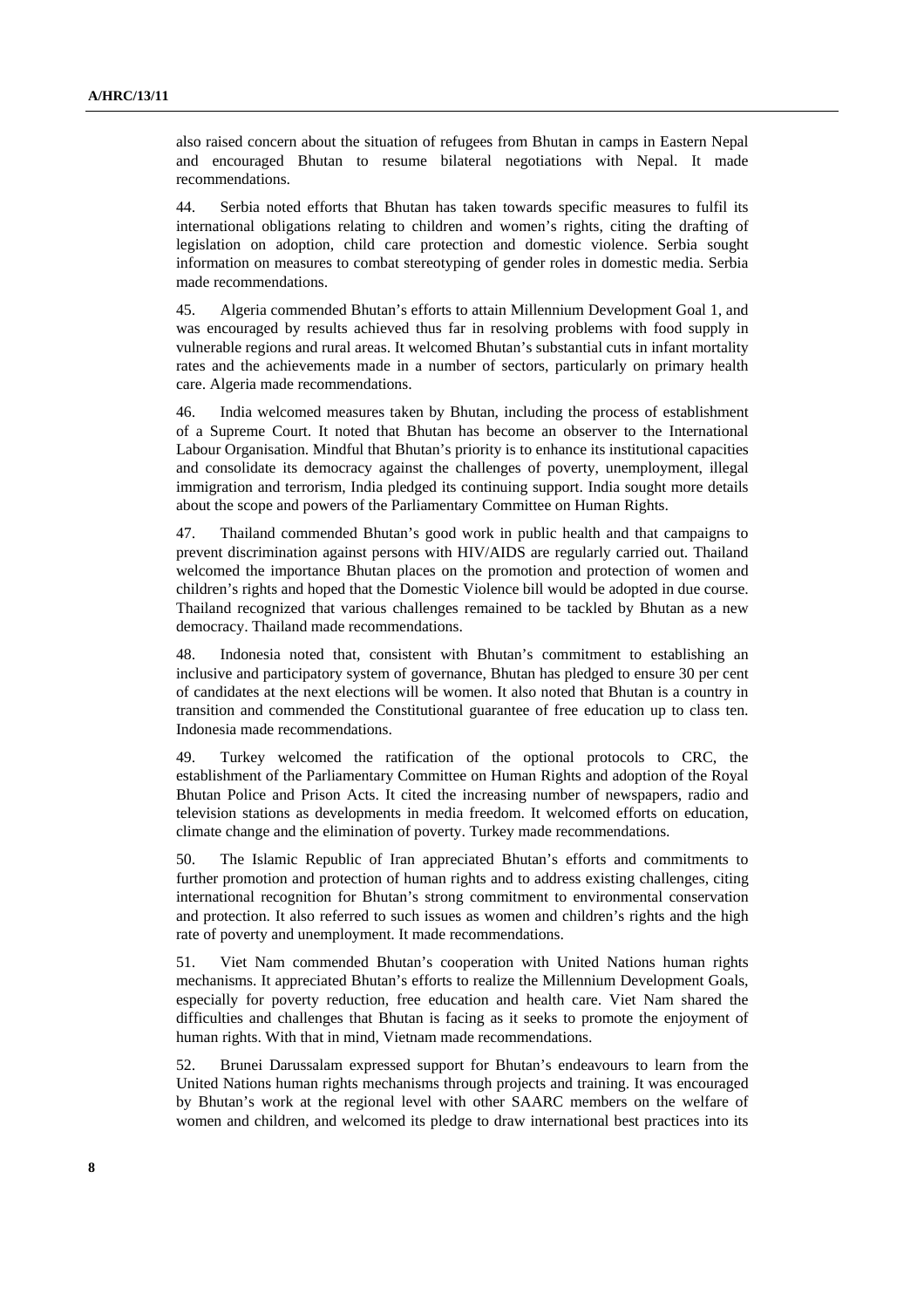domestic policies and legislation. It encouraged Bhutan to continue with its efforts to guarantee the human rights and freedoms as enshrined in its Constitution.

53. Denmark acknowledged Bhutanese progress in promoting human rights. It sought more information concerning freedom of religion or belief for all individuals of different faiths, adherence to a number of international basic human rights instruments and to finding a prompt solution to the question of Bhutanese refugees in Nepal. Denmark made recommendations.

54. Kyrgyzstan noted that Bhutan sought to bring about the enjoyment of human rights through many diverse national projects and programmes. Kyrgyzstan also noted that the Bhutan has taken an important step in seeking to promote human rights by cooperating with non-governmental and international organizations. Kyrgyzstan welcomed Bhutan's efforts particularly in seeking to combat the use of child labour and to provide education to people in the country about human rights. Kyrgyzstan made a recommendation.

55. In response, the delegation indicated that the Millennium Development Goals and poverty reduction were fully integrated into Bhutan's national development plans. Poverty reduction has been articulated as the main objective of the tenth Plan.

56. Regarding the right to food, Bhutan has developed a national Food Security Strategy Paper, the objective of which is to sustainably increase food security.

57. Concerning gender, Bhutan is committed to mainstreaming gender as reflected in the tenth Five-Year Plan. Gender focal persons have been identified in all government agencies and a gender information base is being developed.

58. With respect to Bhutan's political transition, the historic elections and transition to democracy were the culmination of the process initiated by the fourth King in the early 1970s. In the first elections, 79.4 per cent of the Bhutanese electorate exercised their adult franchise with 52 per cent women voters. The present government is committed to ensuring at least 30 percent women candidates in the next elections.

59. On international instruments, Bhutan is serious about its international treaty obligations and is building the necessary legal, political and social institutions, and developing its human resources. A multi-sectoral task force will study international human rights instruments and make recommendations to the government for ratification. Despite not ratifying the core human rights instruments, Bhutan remains committed to their principles, which are enshrined in the Constitution and other laws.

60. Mexico recognized the recent efforts made by Bhutan in promoting and respecting human rights. It noted the important progress made in health and poverty reduction and the Government's recognition of challenges in youth unemployment, domestic violence, gender equality, better access to free education and drinking water and ratification of a number of international human rights instruments. Mexico sought information on the technical assistance Bhutan needed to guarantee access to education and eliminate sexual exploitation and abuse. Mexico made recommendations.

61. Slovenia cited the stakeholder summary regarding the situation of Lhotshampas in Bhutan, which stated that those classified as F7 (non-nationals, migrants and illegal settlers) have consistently been denied access to services, including education and health, the right to work and to own property, marry and travel freely. It asked about plans to improve their situation. Slovenia made recommendations.

62. Italy commended Bhutan for the abolition of capital punishment in 2004. Italy acknowledged the progress achieved for the protection of human rights and fundamental freedoms and believed that some more steps could be taken to sustain the momentum for change. Italy noted that the situation of refugees in Nepal and of religious and ethnic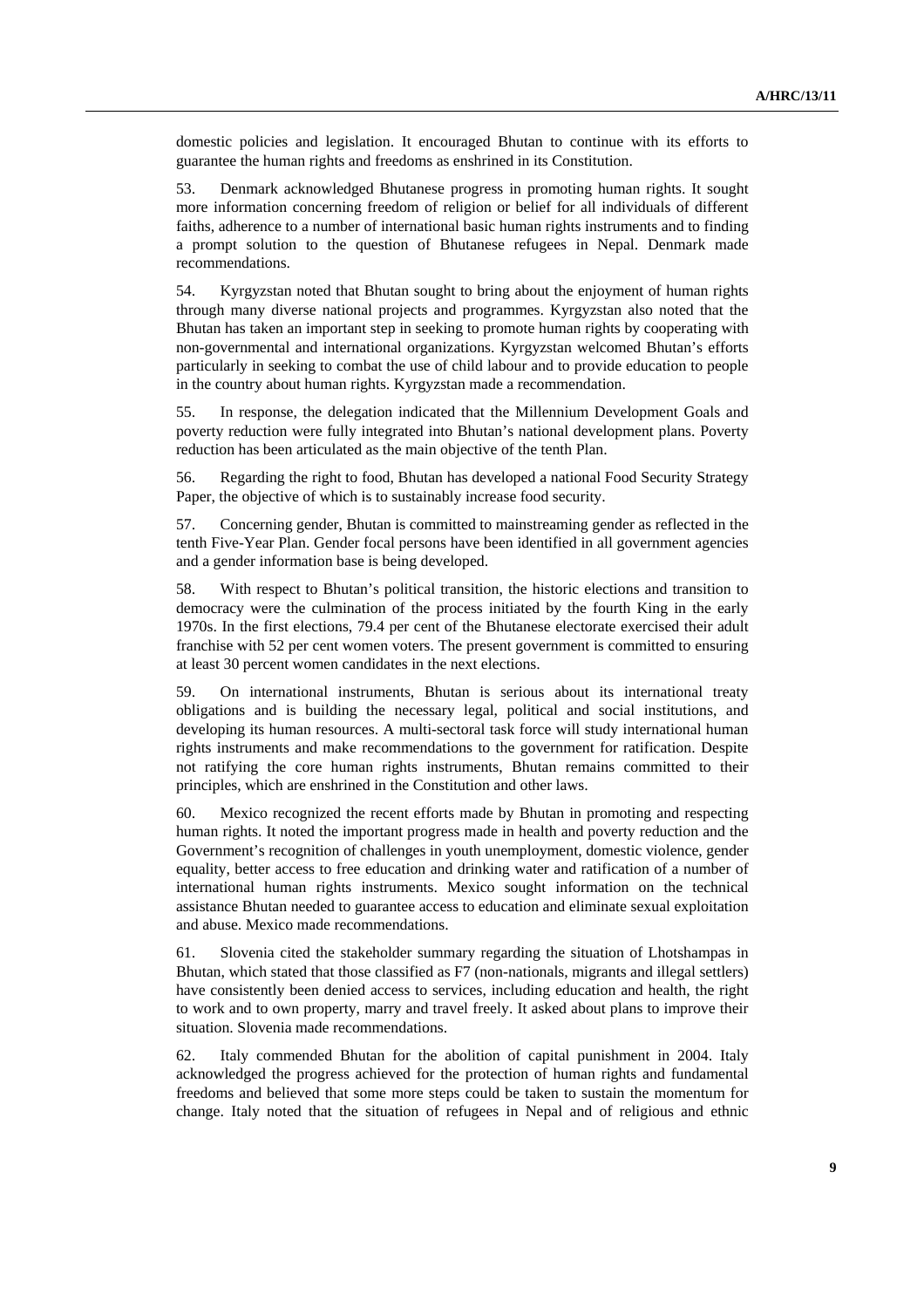minorities as areas of concern and encouraged Bhutan to tackle the root causes of the refugee flows towards neighbouring countries. Italy made recommendations.

63. Pakistan noted as encouraging the Government's according top priority to the eradication of poverty. It appreciated that Bhutan is projected to outstrip global poverty reduction targets two years ahead of schedule and is also on track to achieve most Millennium Development Goals. It asked about Bhutan's targeted measures towards poverty reduction, and sought information on the Kidu system. Pakistan made recommendations.

64. Chile noted the numerous measures and policies adopted by Bhutan in different areas with a view to promoting and protecting human rights. Chile recognized the efforts made by Bhutan in moving to a Constitutional Monarchy and hoped that the country would continue in this direction. Chile also made reference to ratification to the Optional Protocol to CRC. Chile made recommendations.

65. France noted the efforts made by the authorities in seeking to implement CRC and the Protocols. However, the Committee on the Rights of the Child has recently expressed concern as to the high proportion of forced labour of children, and France asked what measures Bhutan is taking in this regard. It expressed particular concern over the situation of refugees in Bhutan. France made recommendations.

66. Spain recognized the recent progress made by Bhutan in human rights, particularly with the abolition of the death penalty in 2004, and congratulated it for the ratification of the Optional Protocol to CRC on the sale of children, child prostitution and child pornography. It made recommendations.

67. Azerbaijan welcomed measures to combat domestic violence and trafficking, national legislative reforms and the ban on corporal punishment in schools. It aligned itself with a number of treaty body recommendations and urged the international community to provide technical assistance to Bhutan to overcome challenges in promoting and protecting human rights. Azerbaijan made recommendations.

68. The United Kingdom noted that violations of women's rights came from sexual abuse and trafficking, domestic violence, labour exploitation and limited access to work. Noting that only two political parties registered and stood for election, it asked about steps being taken to ensure a transparent and fully representative government. It noted the lack of public access to media and information and sought information on plans to guarantee media freedom and freedom of information, speech and expression. It made recommendations.

69. Japan welcomed Bhutan's establishment of the Committee on Human Rights in the National Assembly. It noted the human rights awareness and training efforts of the Government. Japan cited challenges relating to the issue of Bhutanese refugees in eastern Nepal, including the determination of their nationality, and hoped these would be resolved through a bilateral process. Japan made recommendations.

70. Switzerland noted such developments as the abolition of the death penalty, efforts to combat corruption and legislative reform and stated that Bhutan is an exemplary case for its region. Switzerland expressed concern about the situation of the Lhotsampa minority of Bhutan. It drew attention to the refugee problem involving Bhutan and Nepal and that, despite several rounds of talks, the situation has not been resolved. Switzerland made recommendations.

71. Venezuela noted the human rights challenges facing Bhutan, particularly with regard to the right to health and education, due to its mountainous geography and dispersed rural population. Venezuela appreciated Bhutan's major efforts in building up an education system according to the needs of its inhabitants. It also highlighted Bhutan's attention to gender equality. Venezuela sought information on the initiatives taken by Bhutan to ensure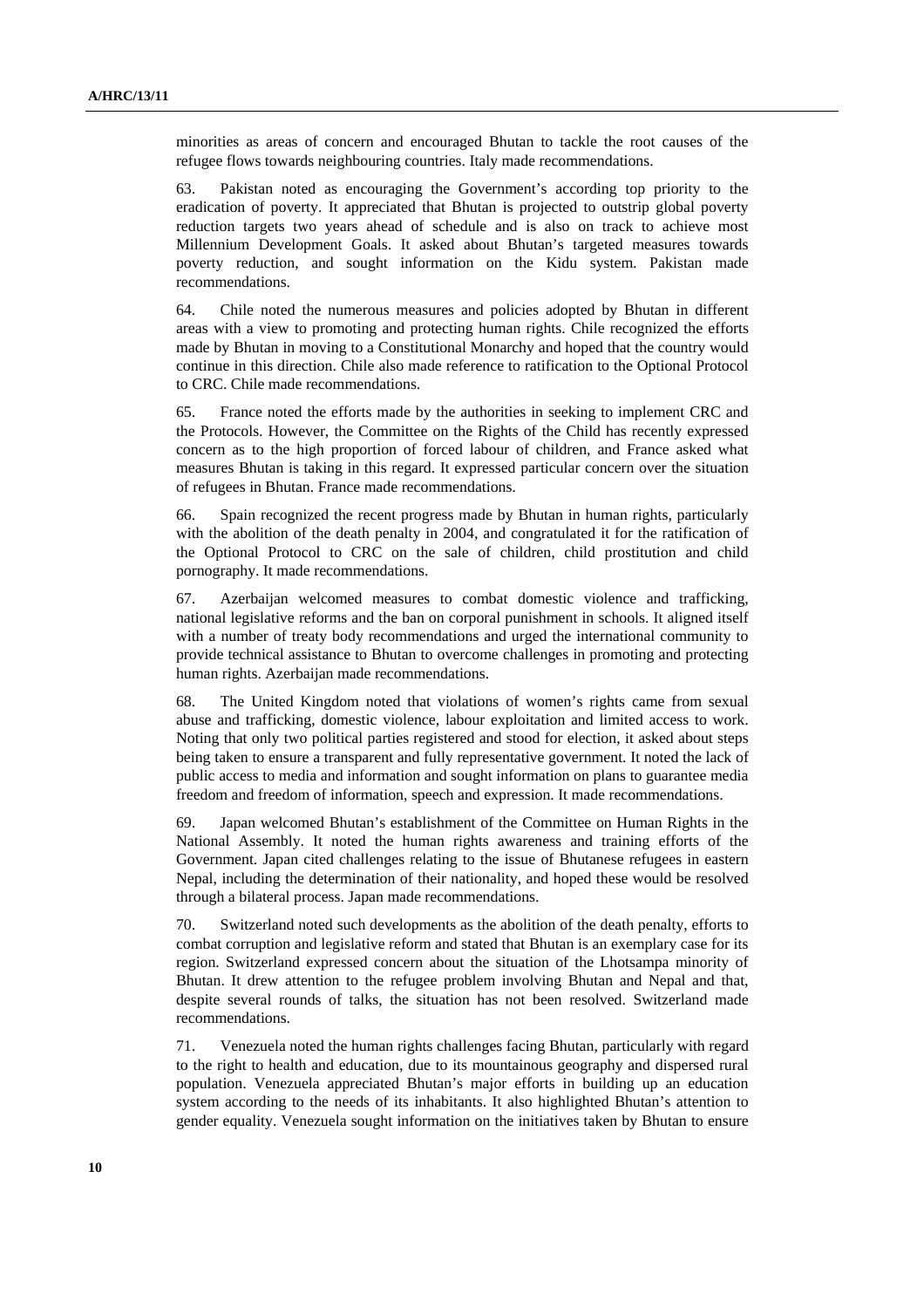the progressive implementation of the right to education on the basis of equal opportunity. Venezuela made a recommendation.

72. Poland, while appreciating progress made in the promotion and protection of human rights, noted that Bhutan still faced challenges. Poland referred to reports indicating that ethnic Nepalese suffer discriminatory legislation and practices of exclusion, including in acquiring citizenship and was alarmed at the effects on children who risk becoming or are stateless. Poland asked about measures intended to resolve these issues. Poland made recommendations.

73. The United States of America noted that Bhutan's most recent census categorized over 14 per cent of its population as "non-national residents", including people who effectively lost their nationality through legal changes over the past 20 years. It sought information on efforts to protect non-nationals' rights. It commended Bhutan's five-year plan for requiring agencies to mainstream gender issues and promote women's empowerment. It made recommendations.

74. Latvia highly valued Bhutan's commitment to ensuring the success of the democratic system. Latvia referred to the issue of standing invitations to special procedures, an issue addressed also as a written question before the session. It noted Bhutan's previous cooperation with special procedures mandate holders, and made a recommendation in this regard.

75. Bahrain noted the adoption of programmes to protect human rights, such as a study of gender issues and Government policies in this regard. It commended efforts to prevent domestic violence against women in the five-year plan. It sought more information on efforts to empower women in all policies and national plans. Bahrain made a recommendation.

76. Uzbekistan welcomed the strengthening of national mechanisms to protect human rights, the results of efforts to defend the rights of women, children and the disabled, to guarantee rights to education, health and to inform the population about human rights. It noted Bhutan's efforts, priorities and actions to fulfil international human rights obligations, despite difficulties, and the need for technical support.

77. Norway believed that civil society plays an important role in fostering a culture of human rights and effective cooperation with the United Nations human rights machinery as fundamental to improve the situation on the ground. Norway considered as important the national plan of action for gender. Norway appreciated that efforts for a solution for the refugees in the camps in Nepal are gaining momentum and, while noting that the international community offered to resettle 75,000 of about 110,000 people in the camps, it expressed concern that not a single person has been allowed to go back to Bhutan. Norway made recommendations.

78. Argentina was pleased about the creation of the NCWC and the recognition of equal rights under the Constitution. It also welcomed a pilot study on gender. Argentina referred, inter alia, to the international campaign regarding the ratification and entry into force of the International Convention on the Protection of All Persons from Enforced Disappearance (CED). It made recommendations.

79. Slovakia encouraged Bhutan to continue the process of democratic reforms in compliance with international standards. It noted that Bhutan has ratified only two international human rights instruments and made recommendations for further ratification. Citing the concerns of the Committee on the Rights of the Child about disparities in the rights of children of Nepalese origin to citizenship, education, health services, culture, religion and language, it made a related recommendation.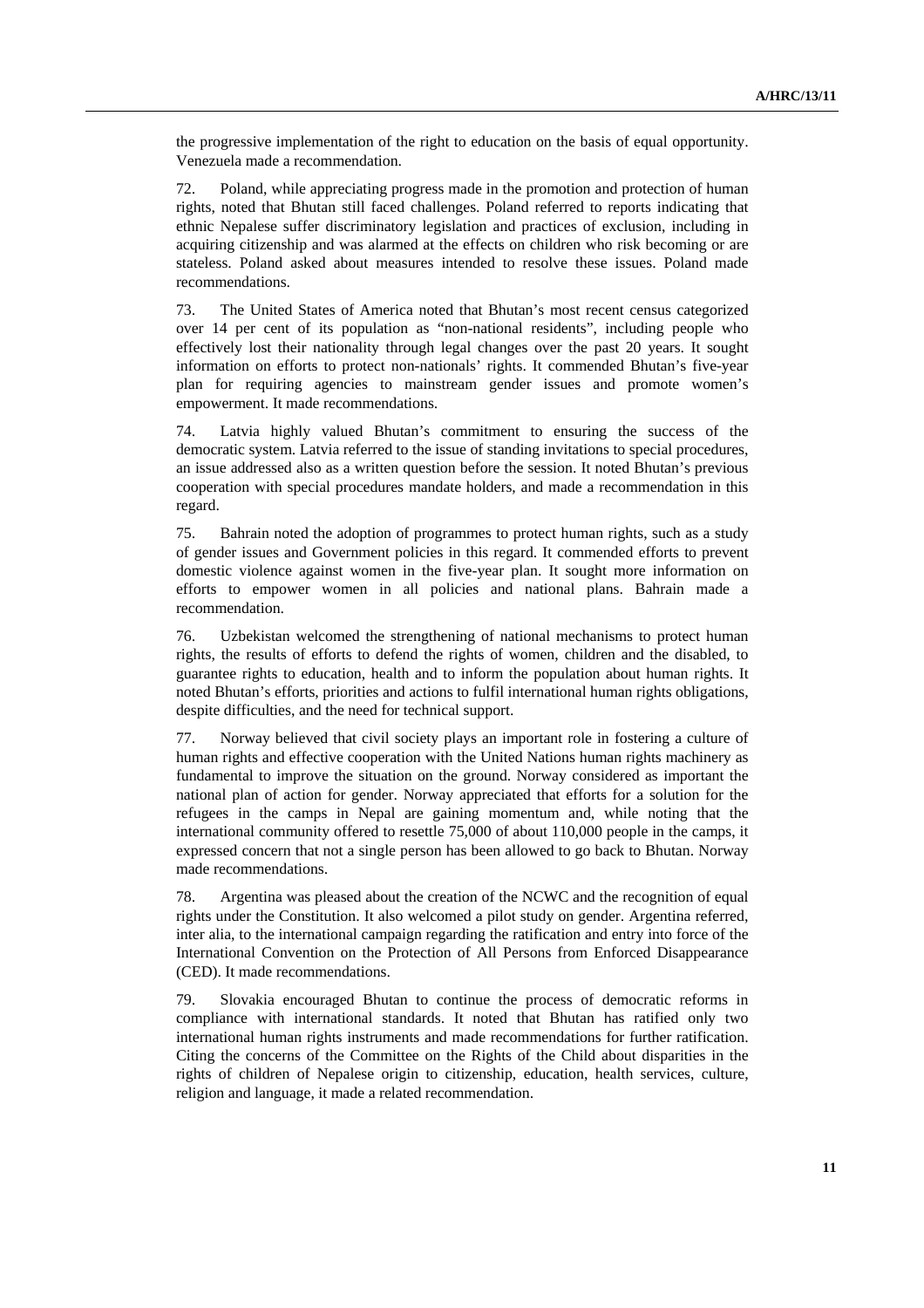80. Morocco welcomed the efforts taken by Bhutan in seeking to consolidate the achievements made and to ensure the democratic values and culture as well as recognized human rights principles become rooted in the country. Morocco, while noting the important role played by the NCWC, referred to the concerns of CEDAW about its effectiveness and coordination capacity. Morocco noted that Bhutan's national report identified the challenge of youth unemployment and sought information on the measures taken to address this issue and create job opportunities for rural women. Morocco made recommendations.

81. Saudi Arabia highlighted that the Government seeks to bring legislation in line with international civil and political rights standards. It noted among achievements the success in education. Saudi Arabia noted that legislation on civil society was adopted in 2007 and that the Government remains fully committed to further develop dialogue with nongovernmental organizations working in particular on human rights and humanitarian issues. Noting some concerns expressed, Saudi Arabia encouraged Bhutan to accelerate implementation of the law on civil society by the relevant bodies as quickly as possible.

82. Kuwait said the national report reflected Bhutan's recognition of the need to strengthen all human rights. Kuwait noted constraints faced by Bhutan, particularly the eradication of poverty, unemployment and climate change, and that Bhutan's difficult geography affected the delivery services. It commended Bhutan's progress in strengthening freedom of the press and media, and made recommendations on this and other issues.

83. In response, the delegation stated that NCWC was established in 2004 with the specific objective of securing the rights of women and children. Bhutan is up to date with its reporting obligations to CRC and CEDAW, and to other international and regional instruments.

84. In order to reinforce the harmonization of CRC, CEDAW and other relevant instruments, the Child Care and Protection Bill and the Adoption Bill have been submitted to the Parliament for enactment. A domestic violence bill is in the final stages and women and children protection units are being established in the Royal Bhutan police.

85. Concerning sexual harassment, the Labour and Employment Act has clear provisions on Sexual Harassment and penal provisions are enshrined in the Penal Code of Bhutan 2004.

86. With respect to human trafficking, Bhutan is minimally affected unlike the many misplaced reports. Nevertheless, Bhutan is undertaking efforts to address this and has stepped up its ongoing cross border collaboration on developing closer networking and information sharing with neighbouring countries.

87. Regarding commercial exploitation of children, Bhutan fully subscribes to the objectives and purposes of CRC and has very strong legal provisions in place to prevent the worst forms of child labour and to regulate the minimum age for admission into employment.

88. On sexual orientation, the provisions concerning unnatural acts in the Penal Code, have since its enactment, never been invoked for acts between two consenting adults of the same sex.

89. With regard to independence of the Judiciary, the Constitution provides for separation of powers among the three branches of the government. Bhutan's legal procedures have clear provisions dealing with the rule of law, independence of the judiciary and due process of law.

90. Concerning access to education, the Constitution requires the State to provide free education to all children irrespective of language, ethnicity or family background.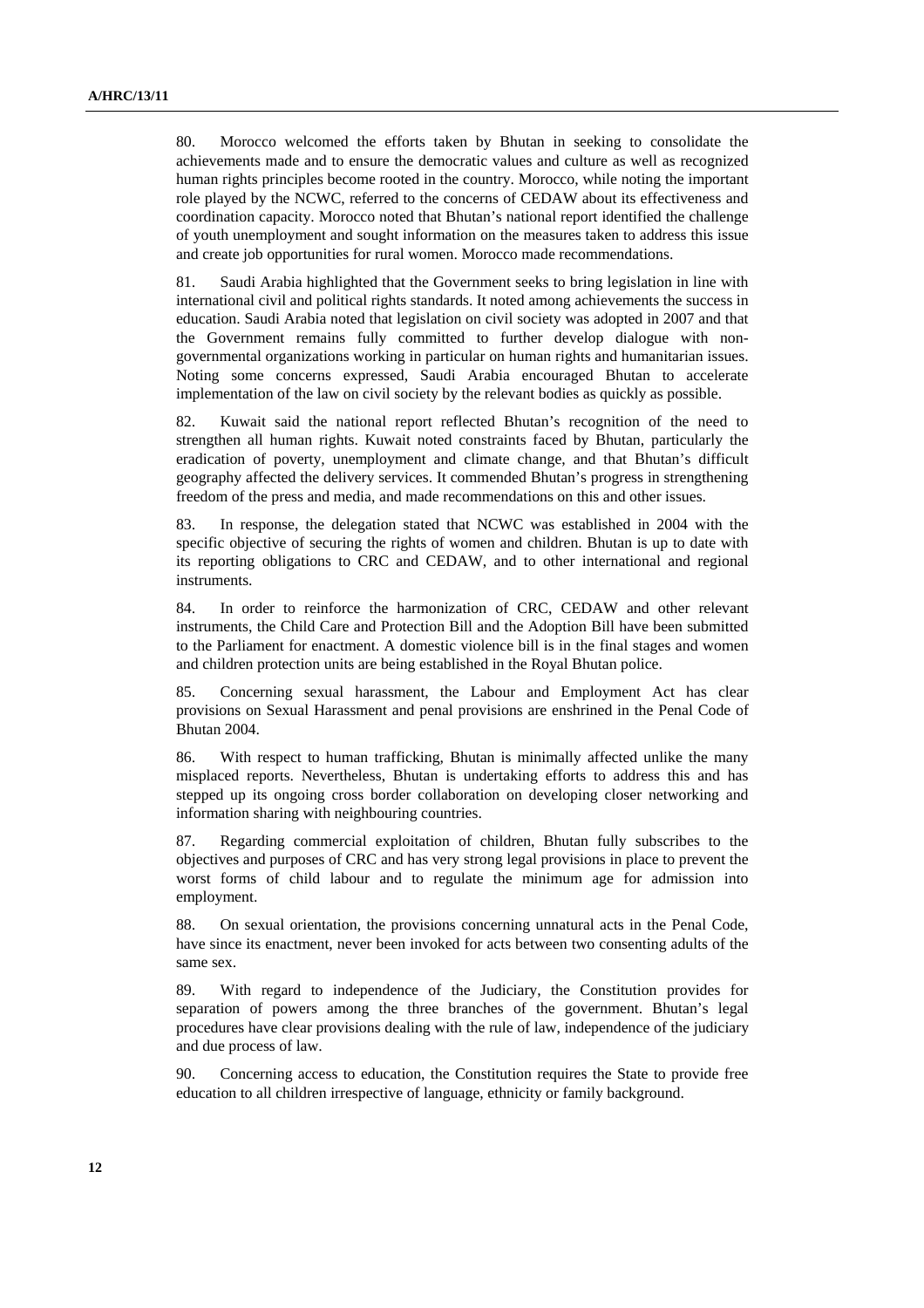91. With respect to access to health, the Constitution provides for access to public health services without any discrimination to all irrespective of legal status.

92. On the issue of Security Clearance, the delegation informed that security clearance is not required for a child to attend government schools.

93. Regarding corporal punishment, the Constitution and the Teachers Code of Conduct adequately addresses the issue. The government has submitted a Child Care and Protection Bill for enactment. On monastic institutions, the NCWC and the central monastic body have put certain measures in place *viz* alternative forms of discipline in the monastic system, establishment of a complaints and response mechanism and identification of a child protection officer.

94. Concerning the issue of operationalization of GNH, the GNH Commission is entrusted with the responsibility of ensuring all development programmes and projects are in line with GNH principles. A GNH Committee has been constituted in all government ministries and agencies to institutionalize GNH values and practices. Bhutan has developed a comprehensive inventory of nine core domains and 72 indices to assess the success of development programmes along GNH lines.

95. With regard to Media, the government is committed to promote a free media, which would serve as a powerful tool in the evolution of democracy in the country.

96. On cooperation with United Nations human rights mechanisms, Bhutan is committed to continue constructive engagement with United Nations human rights mechanisms as in the past. The Government would be pleased, in principle, to receive a member of the Committee on the Elimination of Discrimination against Women to advise on implementation of its recommendations made to Bhutan in July 2009. Bhutan also enjoys excellent cooperation with ICRC, which conducts regular visits to Bhutan.

97. Regarding the 2005 report of the Working Group on Minorities-, Bhutan expressed reservations on the credibility and objectivity of the report as it did not capture the situation of minorities in South Asia and neither was Bhutan represented at the seminar on which the report was based.

98. With respect to bilateral talks with Nepal, Bhutan remained hopeful that whenever a conducive situation presents itself, Bhutan would work with Nepal to resume the talks.

99. On resettlement of people from the refugee camps, Bhutan conveyed deep appreciation for the generous offers made by the United States, Canada, Australia, Denmark, the Netherlands, New Zealand, Norway and Sweden, which will contribute towards resolving the humanitarian problem.

100. In conclusion, the delegation expressed appreciation for the constructive suggestions, comments and recommendations from the Working Group and stated that the outcome of the report would be reported to the Government for consideration.

## **II. Conclusions and/or recommendations**

**101. In the course of the discussion, the following recommendations were made to Bhutan. These recommendations will be examined by Bhutan, which will provide responses in due time. The response of Bhutan to these recommendations will be included in the outcome report adopted by the Human Rights Council at its thirteenth session.** 

**1. Consider acceding to core international human rights instruments (Pakistan); Favourably consider ratification of all core international human**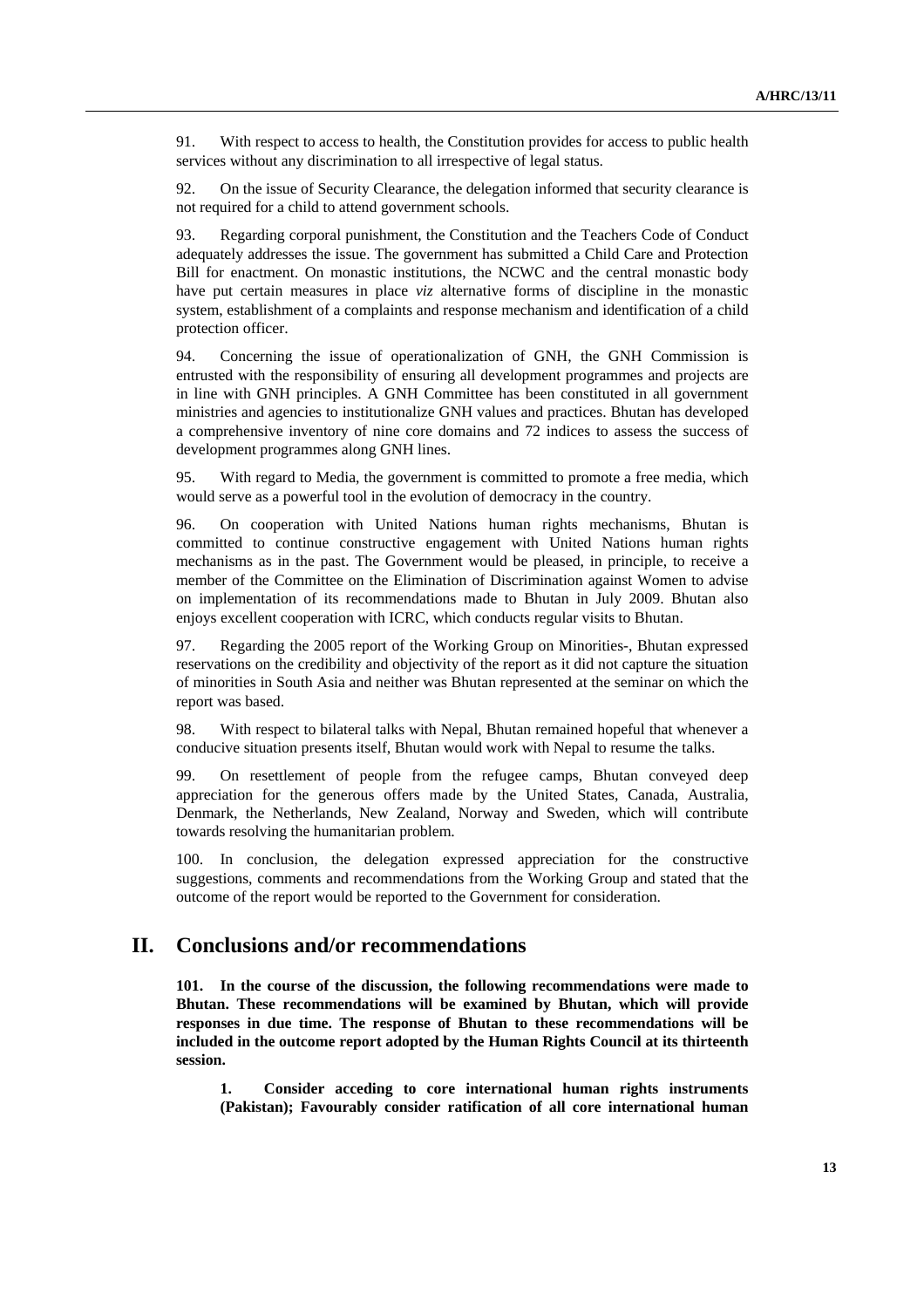**rights instruments (Norway); Consider an early ratification of ICCPR and its Optional Protocols, ICESCR and the Convention against Torture and other Cruel, Inhuman, and Degrading Treatment (CAT) and its Optional Protocol (OP-CAT) (Slovakia); Study the possibility of becoming a party to ICCPR as well as ICESCR, as these two international conventions are really cornerstones of the whole human rights system (Viet Nam); Evaluate the possibility of ratifying CAT and OP-CAT (Argentina); Consider the possibility of ratifying CED (Argentina); Consider becoming a party to CRPD (Thailand); Consider becoming a member of the International Labour Organization (ILO) and ratifying ILO Convention 138 on minimum age and ILO Convention 182 on the worst forms of child labour (France); Consider an early ratification of the Rome Statute of the International Criminal Court, including accession to the Agreement on the Privileges and Immunities of the Court (Slovakia);** 

**2. Accelerate its ongoing transitional efforts with a view to acceding to the core international human rights treaties (Italy);** 

**3. Adhere to the principles under the 1951 Convention relating to the Status of Refugees and its Protocol of 1967 with a view to their ratification (Mexico);** 

**4. Ratify core international human rights treaties, in particular ICCPR and ICESCR (Austria); Ratify the core international instruments, especially ICCPR, ICESCR, CAT and OP-CAT (Denmark); Ratify the main international human rights instruments, in particular ICCPR and its two optional protocols, CAT and OP-CAT, the International Convention on the Elimination of All Forms of Racial Discrimination (ICERD) and the Statute of the International Criminal Court (Chile); Ratify or accede to all core international human rights instruments such as ICCPR, ICESCR and CAT (Germany); Promptly ratify of ICERD to carry out effective implementation of the principles of this instrument (Mexico); Improve guarantees for the exercise of the right to information through the ratification of ICCPR and its two protocols (Spain); Ratify ICERD and CRPD (Spain); Sign and ratify ICESCR, CAT, the Optional Protocol to the International Convention on the Elimination of All Forms of Discrimination against Women and CED (Spain); Accede to CRPD (Egypt); Accede to the Convention relating to the Status of Refugees, its 1967 Protocol and the 1961 Convention on the Reduction of Statelessness (Canada); Accede to the 1951 Convention on the Status of Refugees (Poland); Continue efforts to build a legal framework in order to ensure protection for human rights, involving inter alia the ratification of the main international instruments in this area (France); Make a long-term plan for the step-by-step ratification of or accession to all core international human rights instruments (Slovenia); Become a party to ICERD, ICCPR and its Optional Protocols, ICESCR, the Convention on the Prevention and Punishment of the Crime of Genocide, the Rome Statute of the International Criminal Court and the Convention on the Status of Refugees and its Protocol (Argentina);** 

**5. Incorporate the definition and prohibition of torture and other cruel, inhuman or degrading treatment in national legislation (Argentina);** 

**6. Take measures to expedite the enactment of the adoption bill and the child care and protection bill by Parliament (Serbia);** 

**7. Consider establishing an independent national human rights institution in conformity with the Paris Principles (Egypt);**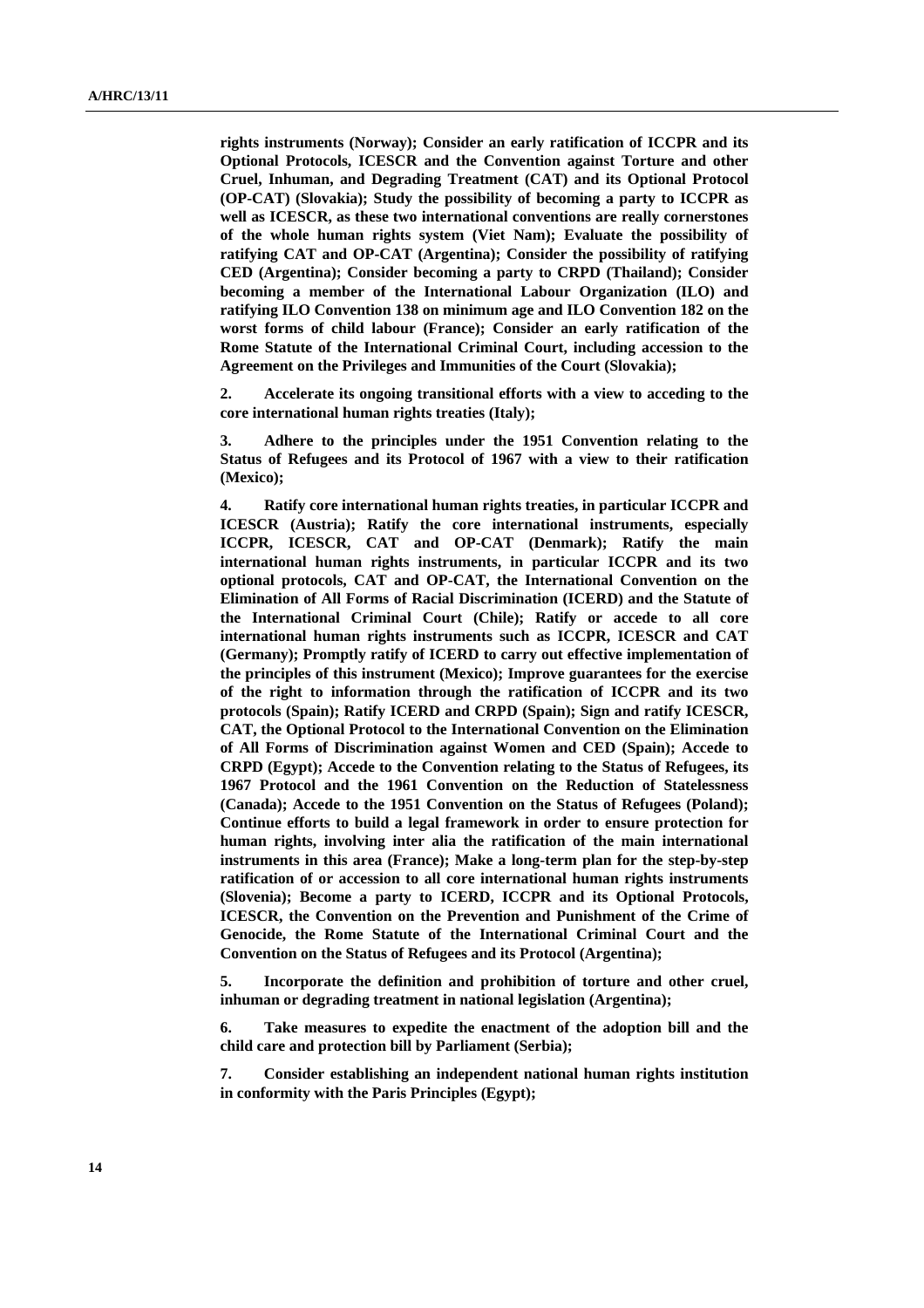**8. Establish an independent national human rights institution in full compliance with the Paris Principles (Azerbaijan);** 

**9. Continue to prioritize efforts aimed at strengthening national institutions and developing national capacities, including establishing relevant mechanisms, to undertake regular studies of international human rights instruments and to make appropriate recommendations to the Government (Malaysia);** 

**10. Continue efforts to strengthen steps and provide resources for the National Commission for Women and Children (Bahrain);** 

**11. Improve the work of the National Commission for Women and Children by enhancing its capacity, providing it with additional human resources and an adequate budget, in cooperation with the international community (Morocco);** 

**12. Consider, as appropriate, learning and adopting, in accordance with national conditions, the best practices of other developing countries on the functioning of the oversight mechanisms (Sri Lanka);** 

**13. Favourably consider the possibility of drawing up a national plan of action to protect the rights of children, as recommended by the Committee on the Rights of the Child (Belarus);** 

**14. Envisage the adoption of a national plan for the promotion of the rights of the child and call for international assistance to allow it implement such a plan (Morocco);** 

**15. Move forward on mainstreaming gender issues into all Government plans and policies (Japan);** 

**16. Take concrete measures aiming at fostering a genuine human rights culture with due regard to national and regional particularities as well as historical, cultural and religious backgrounds (Islamic Republic of Iran);** 

**17. Develop educational programmes to prevent and combat negative social attitudes towards different ethnic groups (United States);** 

**18. Continue to work with international organizations and the Human Rights Council in particular to promote development and human rights (Lao People's Democratic Republic);** 

**19. Strengthen its cooperation with human rights special procedures and consider issuing a standing invitation (Brazil); Consider extending a standing invitation to all special procedures of the Human Rights Council (Latvia); Extend an open and permanent invitation to the United Nations special procedures mandate holders (Chile); Extend an open and standing invitation for all the special procedures (Spain);** 

**20. Accept visits from United Nations special rapporteurs, and in particular to accept the request made by the Special Rapporteur on freedom of religion or belief, which has been awaiting a response since 2006 (France); Respond positively to the request for a visit of the Special Rapporteur on freedom of religion or belief (Spain); Issue an invitation to the Special Rapporteur on freedom of religion or belief (Denmark); Approve the request for a visit by the Special Rapporteur on freedom of religion or belief (Norway);** 

**21. Bear in mind the need to work towards securing the full range of human rights and fundamental freedoms, including the right to development, for all Bhutanese, in continuing the pursuit of Gross National Happiness (Philippines);**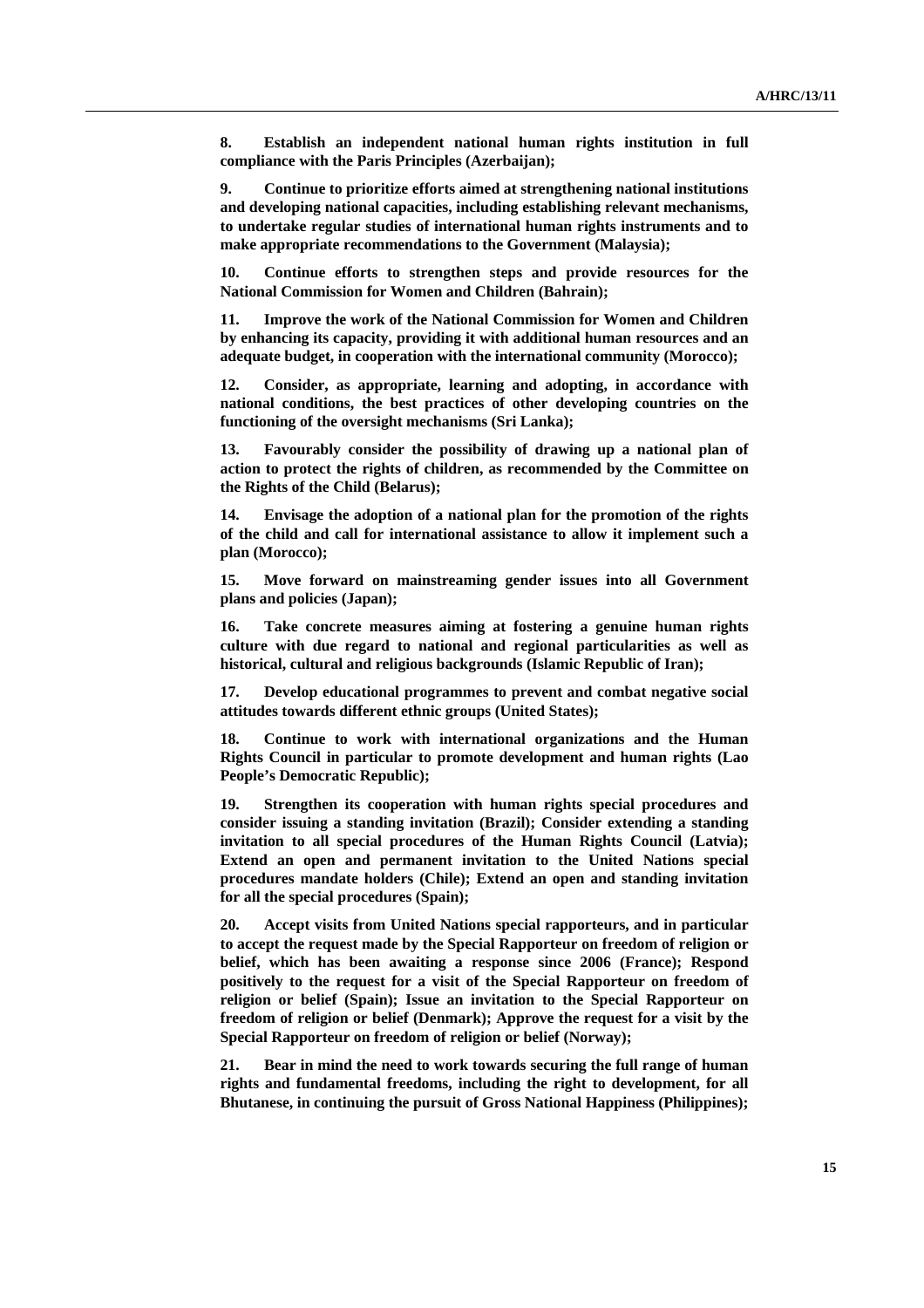**22. Continue pursuing the realization of the full range of human rights and fundamental freedoms for the Bhutanese people, in accordance with the country's international human rights obligations (Malaysia);** 

**23. In line with previous recommendations of Committee on the Elimination of Discrimination against Women, develop policies and programmes to support the elimination of stereotypes associated with traditional roles and prevent the emergence of new stereotypes that are discriminatory against women (Germany); Continue its efforts to eliminate stereotypes based on male superiority (Turkey);** 

**24. Continue and strengthen measures to enforce existing regulations to combat negative stereotyping of women in the local media (Serbia);** 

**25. Follow up on the recommendation by the Committee on the Elimination of Discrimination against Women to introduce specific legislation and raise public awareness in order to close the gender gap, particularly in rural areas (Norway);** 

**26. Introduce specific legislation providing for the adoption and implementation of temporary special measures to accelerate de facto gender equality (Azerbaijan);** 

**27. Continue adopting measures to eliminate discrimination, particularly gender-based discrimination (Chile);** 

**28. Enact legislation that eliminates and prevents all discrimination against any resident, including in education (United States);** 

**29. Consider abolishing restrictive requirements such as "no objection certificates" or "security clearance certificates" when individuals apply for higher education, jobs, business licences and travel documents (Brazil);** 

**30. Continue to strengthen the promotion and protection of the human rights of vulnerable groups within society, particularly women, children, disabled persons and persons with HIV/AIDS (Thailand);** 

**31. Continue taking effective measures to further promote and protect the rights of women and children (Islamic Republic of Iran);** 

**32. Reinforce the human rights protection of vulnerable and disabled children (Chile);** 

**33. Improve the situation of vulnerable children, particularly those living in rural and remote areas, and children with disabilities (Azerbaijan);** 

**34. Establish specialized services to meet the needs of children with disabilities (Spain);** 

**35. Combat domestic violence (Turkey);** 

**36. Expedite finalization of the draft domestic violence bill (Serbia);** 

**37. Elaborate programmes aimed at elimination of all forms of violence against women and adopt the bill on domestic violence which is supposed to be tabled by 2010 (Poland); Enact legislation on domestic violence to protect the rights of women as a matter of priority (United Kingdom); Enact legislation on domestic violence as a matter of priority and increase access to justice for victims of such violations (Netherlands); Enact legislation on domestic violence and seek to eliminate all forms of violence against women while increasing**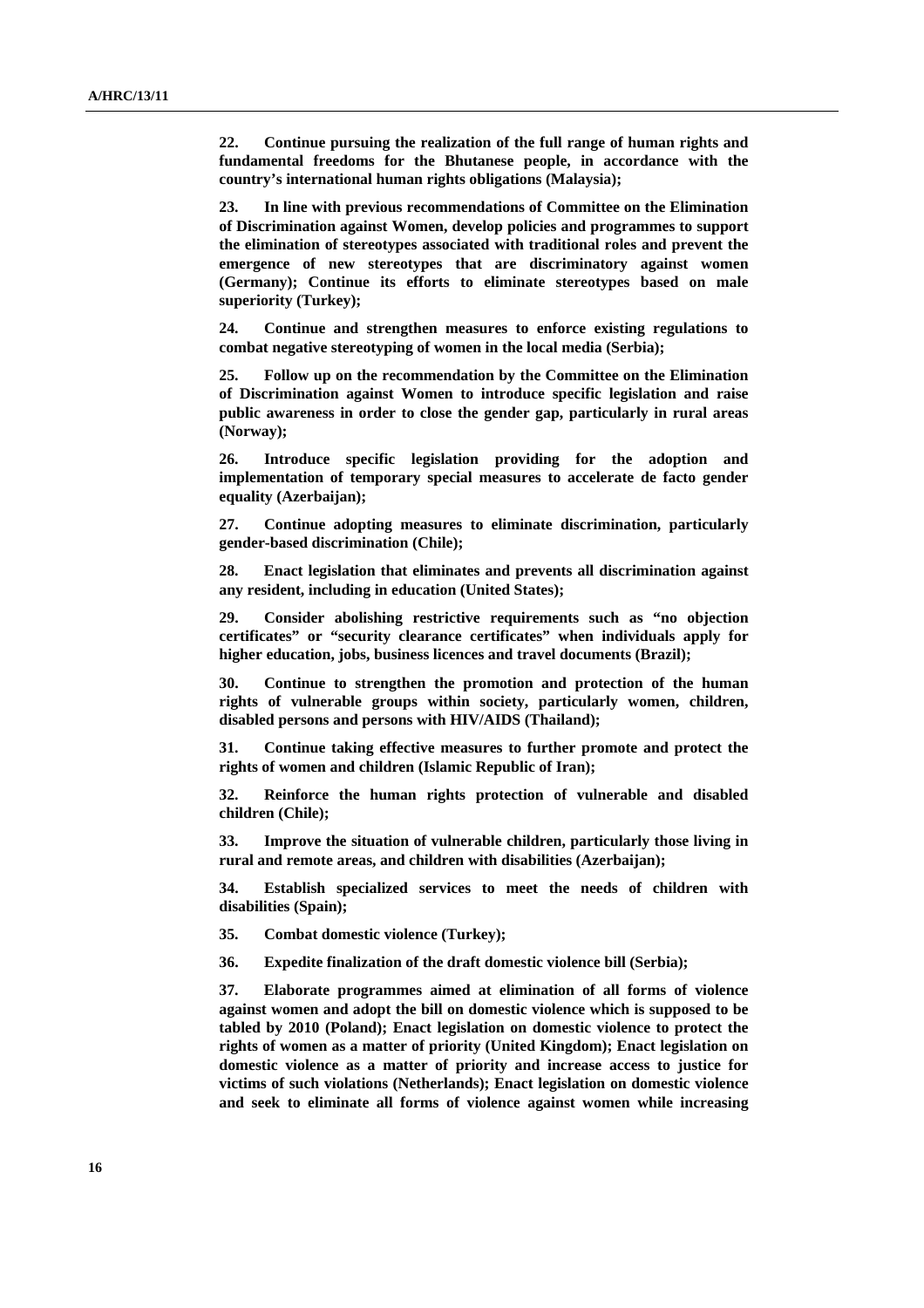**access to justice for women victims, especially in remote and rural areas (United States);** 

**38. Continue, in collaboration with the National Commission for Women and Children and other relevant stakeholders, to pursue public advocacy campaigns and promote greater awareness and understanding of the rights of victims of violence against women (Serbia);** 

**39. Continue to work towards eliminating all violence against women and to increase access to justice for women victims of violence, including in remote and rural areas (Canada); Further address the issue of eliminating violence against women and children (Japan);** 

**40. Adopt measures to increase the number of women working on violence against women issues in law enforcement agencies (United States);** 

**41. Prohibit corporal punishment of children at home (Slovenia);** 

**42. Consider realizing as soon as possible its plans to establish four more women and child protection units in the other major towns (Singapore);** 

**43. Intensify efforts to combat trafficking, align its definitions of prostitution and trafficking with international law, intensify its efforts to provide support to women at risk and seek bilateral agreements with neighbouring States (United States);** 

**44. Promote measures to combat the commercial sexual exploitation of children (Japan);** 

**45. Continue with current activities and efforts to ensure that the establishment of democracy and a democratic culture of governance in the country are firmly entrenched and made sustainable through completion of the institution and capacity-building process and the process of enacting various laws and regulations as may be required by the Constitution (Indonesia);** 

**46. Continue on the path chosen and, in particular, foster and promote activities and discussion on human rights issues domestically and capacitybuilding of institutions (Switzerland);** 

**47. Strengthen efforts to build the rule of law in Bhutan in accordance with international standards, integrating, alongside these, the principles of Gross National Happiness (Viet Nam);**

**48. Promote improvement in the juvenile justice system (Japan);** 

**49. Promote and ensure freedom of religion for all individuals of all faiths (Denmark);** 

**50. Continue to protect and strengthen freedom of the press and media (Kuwait);** 

**51. Strengthen capacity-building measures for workers in the media and the press also through efforts of the international community (Kuwait);** 

**52. Enact legislation that promotes and protects the rights to freedom of opinion and expression (United Kingdom);** 

**53. Promote the establishment of civil society organizations without undue restrictions and seek the assistance of the United Nations system in Bhutan to this end (Netherlands);**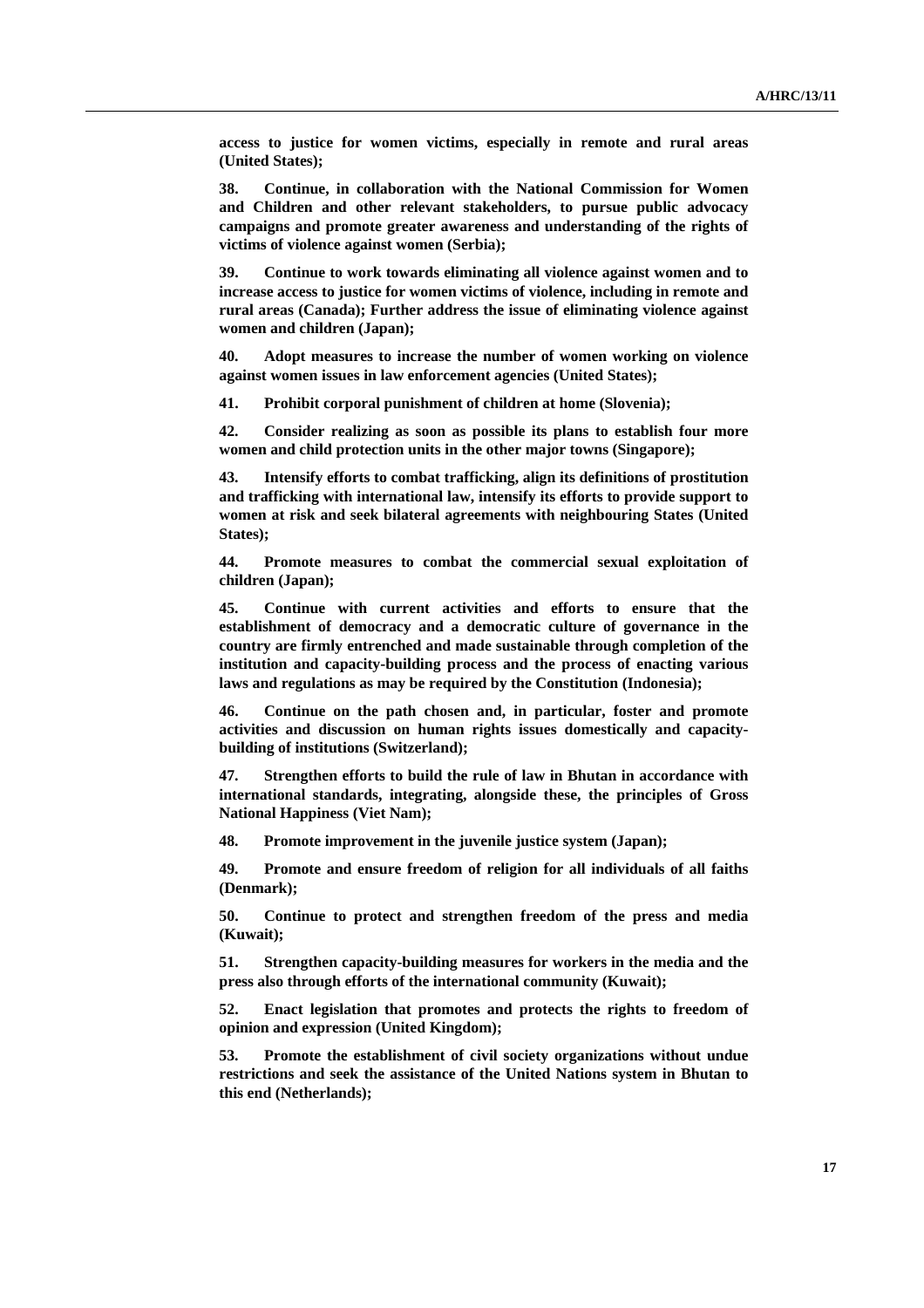**54. Establish effective mechanisms to monitor the situation of human rights in the country and allow independent human rights organizations to operate in Bhutan and express their views freely (Italy***);* **Allow free exercise of the work of independent human rights organizations (Spain***)***;** 

**55. Strengthen the working conditions and involvement of civil society organizations (Norway);** 

**56. Undertake extensive advocacy campaigns to encourage greater women's participation in the political process at both the national and local levels (Indonesia);** 

**57. Continue efforts to raise greater awareness among Bhutanese in all areas of the country of the democratic process, including voting rights, in order to foster greater political participation by all members of society (Turkey);** 

**58. Continue targeted policies and initiatives to encourage greater participation of women in the electoral process (Turkey);** 

**59. Take proactive measures to promote women's participation in the local elections planned for in 2010 (Norway);** 

**60. Repeal all provisions which criminalize sodomy and other sexual activities between consenting adults (Canada); Decriminalize sodomy or other sexual activity between consenting adults (Slovenia); Eliminate legal provisions which criminalize sodomy and other sexual activities between consenting adults (Spain);** 

**61. Establish a monitoring mechanism to effectively ensure the protection of the rights of children in alternative care, including in monasteries (Austria);** 

**62. Provide adequate support to children in the care of their extended families (Austria);** 

**63. Take further efforts in addressing the problem of unemployment, especially among young people (Belarus);** 

**64. Intensify efforts to create more employment opportunities for youth by, inter alia, providing more entrepreneurship training courses and apprenticeships (Malaysia);** 

**65. Continue every effort to fulfil its tasks and overcome all the challenges of eradicating poverty and improving economic and social conditions of Bhutan people (Lao People's Democratic Republic); Step up its efforts to further reduce poverty, particularly in rural areas, and to improve the well-being of the people (Belarus); Continue its efforts to achieve equitable socio-economic development and to further address poverty alleviation through its overarching objective according to its current policies and action plan (Cambodia); Continue to fight poverty, with the support and cooperation of the international community (Bangladesh); Continue its efforts to eradicate absolute poverty (Pakistan); Devote more resources to plans to reduce poverty and to programmes supporting the most vulnerable groups in society, especially in rural areas of the country (Viet Nam);** 

**66. Continue to strengthen its efforts in tackling poverty and enhancing the access of all persons, especially those living in rural areas, to basic social services such as health and education (Thailand);** 

**67. Develop a strategy to combat malnutrition (Brazil);**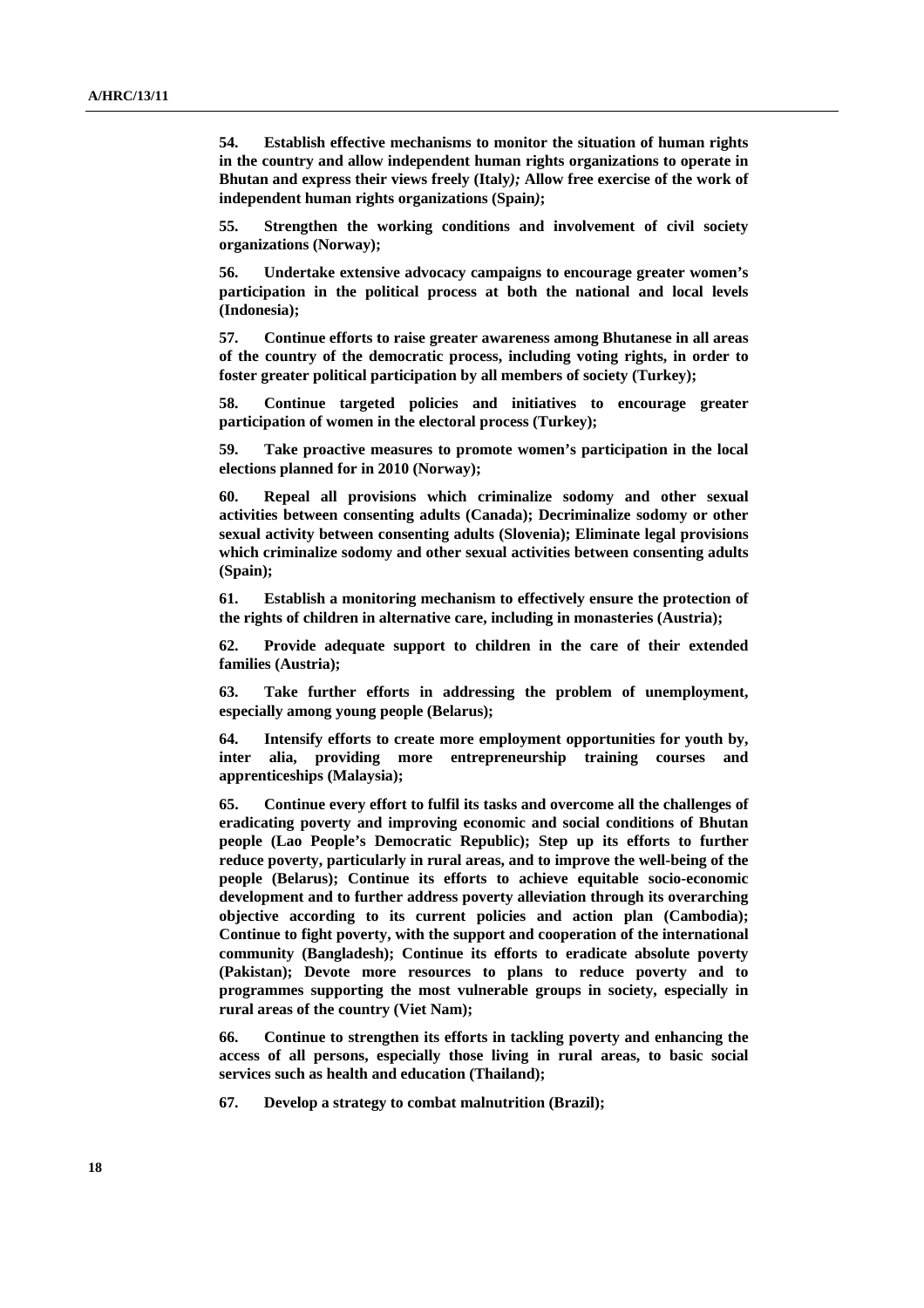**68. Continue its efforts to achieve Millennium Development Goals within the stipulated time frame (Bangladesh);** 

**69. Continue efforts to ensure that the right to health can be enjoyed on a fair and equal basis by everyone in the country within the context of attaining the Millennium Development Goals, and improve the training of medical and paramedical personnel (Algeria); Take further measures to enhance the national system for health care (Kyrgyzstan);**

**70. Ensure compulsory and free of all costs primary education for all children (Azerbaijan);** 

**71. Continue the policy of free education through cooperation with and assistance from the international community (Indonesia);** 

**72. Introduce literacy programmes aimed especially at women, and improve access to education by women, including those in remote parts of the country (Austria);** 

**73. Intensify its efforts to close the gender gap in education, in particular at higher levels, for which it is necessary to have international cooperation and technical assistance so that it can face up to the shortage of teachers and infrastructure needs in order to eradicate illiteracy and achieve full access to scientific knowledge for its population by using modern teaching methods (Venezuela);** 

**74. Implement additional measures to ensure equal access for girls and women to all levels of education, including provision of incentives to girls and their families to remain in school, development of non-formal educational opportunities to reduce illiteracy among girls and women and increased access to adult education (United States);** 

**75. Take action to encourage pregnant and/or married girls and women to continue their education (United States);** 

**76. Continue to work with all neighbouring countries to find a lasting solution to illegal and economic migrants through the bilateral process, based on agreements already reached between the Governments of Bhutan and Nepal (Lao People's Democratic Republic);** 

**77. In line with recommendations of the Committee in the Rights of the Child, enhance efforts to find a prompt solution for either the return or resettlement of people living in refugee camps, with particular attention to children and women and reunification of families (Germany); Focus on refugees from Bhutan in camps in eastern Nepal wishing to return to Bhutan and in particular, at this juncture, on addressing those cases with compelling humanitarian concerns (Netherlands);** 

**78. Step up efforts to find a sustainable solution for refugees through discussion with relevant parties, and attach particular importance to children and women and the need for families to remain together (Algeria); Enhance efforts to find a prompt solution for the return or resettlement of people living in refugee camps in eastern Nepal (Denmark); Intensify efforts to find a sustainable solution to the situation of Bhutanese refugees in Nepal, in agreement with neighbouring States (France); Take active measures to find a solution in Nepal and Bhutan for the remaining number of refugees (Norway);** 

**79. Resume dialogue with Nepal and enhance cooperation with the Office of the United Nations High Commissioner for Refugees (UNHCR) to resolve the**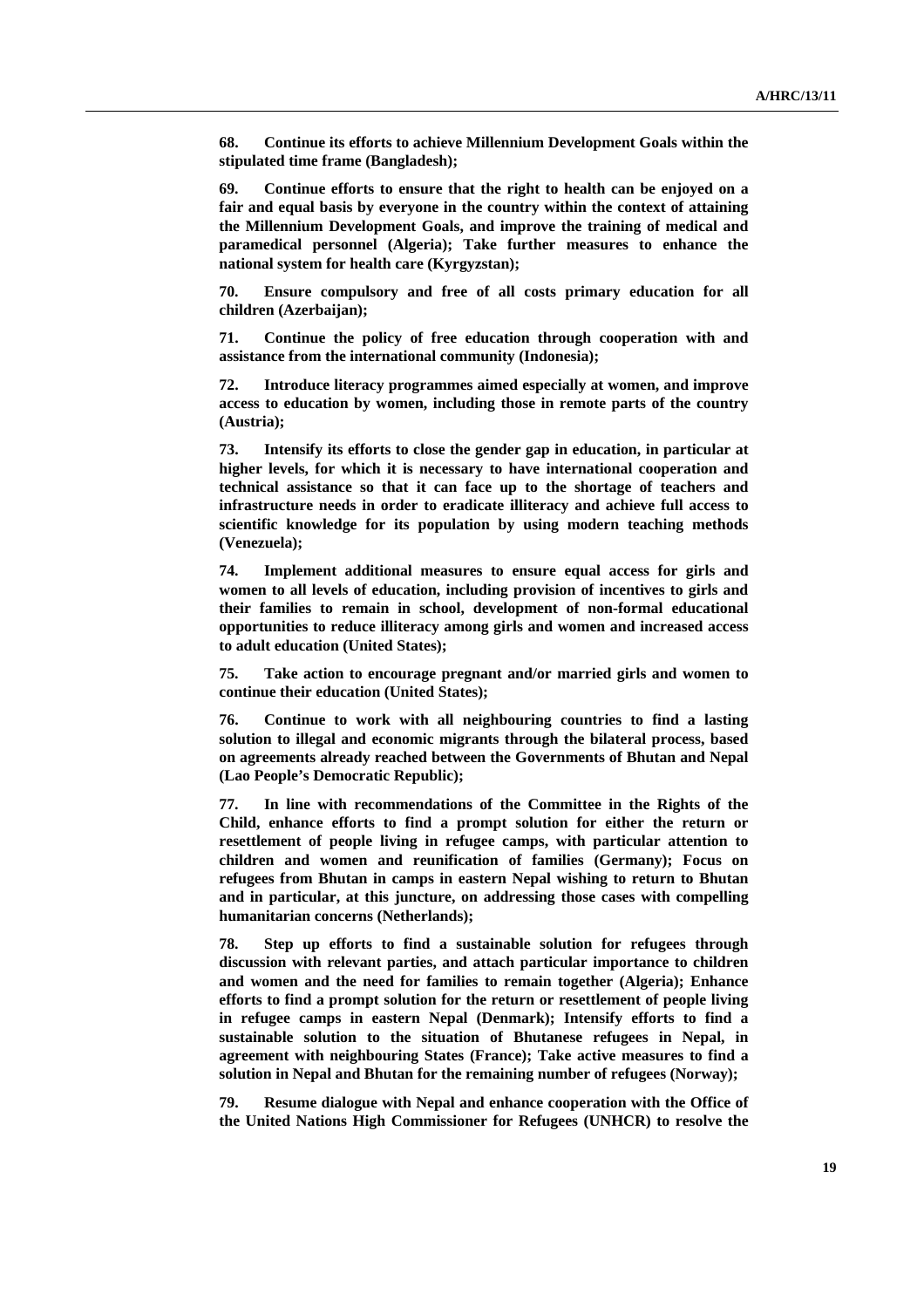**question of Bhutanese refugees, including by voluntary return, with particular attention to family reunification and other humanitarian cases (Canada); Work with UNHCR and the Core Group to develop a near-term initiative to allow some refugees to return immediately to Bhutan, granting special consideration to cases of humanitarian concern, such as those involving the elderly (United States);** 

**80. Make it a priority on the agenda of the new Government and, if necessary, the Parliament, efforts to seek a constructive solution to the refugee problem, respecting the rights of those concerned, and in that context step up dialogue with the international community and the United Nations humanitarian agencies (Switzerland);** 

**81. Adopt the necessary legal framework and launch appropriate policies, including awareness campaigns for the public, to guarantee the indiscriminate access of the Nepalese minority to the same enjoyment of human rights as for other Bhutanese citizens (Slovakia); Take measures to ensure respect for the human rights of persons belonging to ethnic minorities (Canada); Take legislative and practical measures to promote and protect the rights of persons belonging to minorities (United Kingdom); Commit to ensuring respect, in all circumstances, of the fundamental rights and dignity of all people in the country (Switzerland); Address the claims of discriminatory treatment of minorities (Italy);** 

**82. Continue to make sure that its legislation and practices in the fight against terrorism match its international obligations related to human rights, international humanitarian law and refugee law (Mexico);** 

**83. Share its experiences and best practices internationally on the concept of Gross National Happiness (Philippines);** 

**84. Consider sharing its sustainable development experiences through the help of the relevant specialized agencies (Singapore);** 

**85. Continue its contribution at the international level to efforts aimed at fighting hunger in accordance with the outcome of the World Food Summits as well as relevant resolutions of the General Assembly and the Human Rights Council (Egypt);** 

**86. Continue and strengthen with international cooperation its efforts in environmental conservation and protection, which contribute significantly to global efforts to safeguard the common heritage of mankind (Islamic Republic of Iran);** 

**87. Continue to make the most of its experience within the framework of the South Asian Association for Regional Cooperation (Switzerland);** 

**88. Call upon the international community to pay attention to the difficulties associated with the present stage of development in Bhutan and provide the needed assistance to it to strengthen the capacity of its national mechanisms responsible for preparing periodic reports for treaty bodies and to train its law enforcement officials, judges and police officers in the area of human rights**   $(Egypt);^2$ 

 $2\degree$  The recommendation as read during the interactive dialogue: The international community pays attention to the difficulties associated with the present stage of development in Bhutan and provide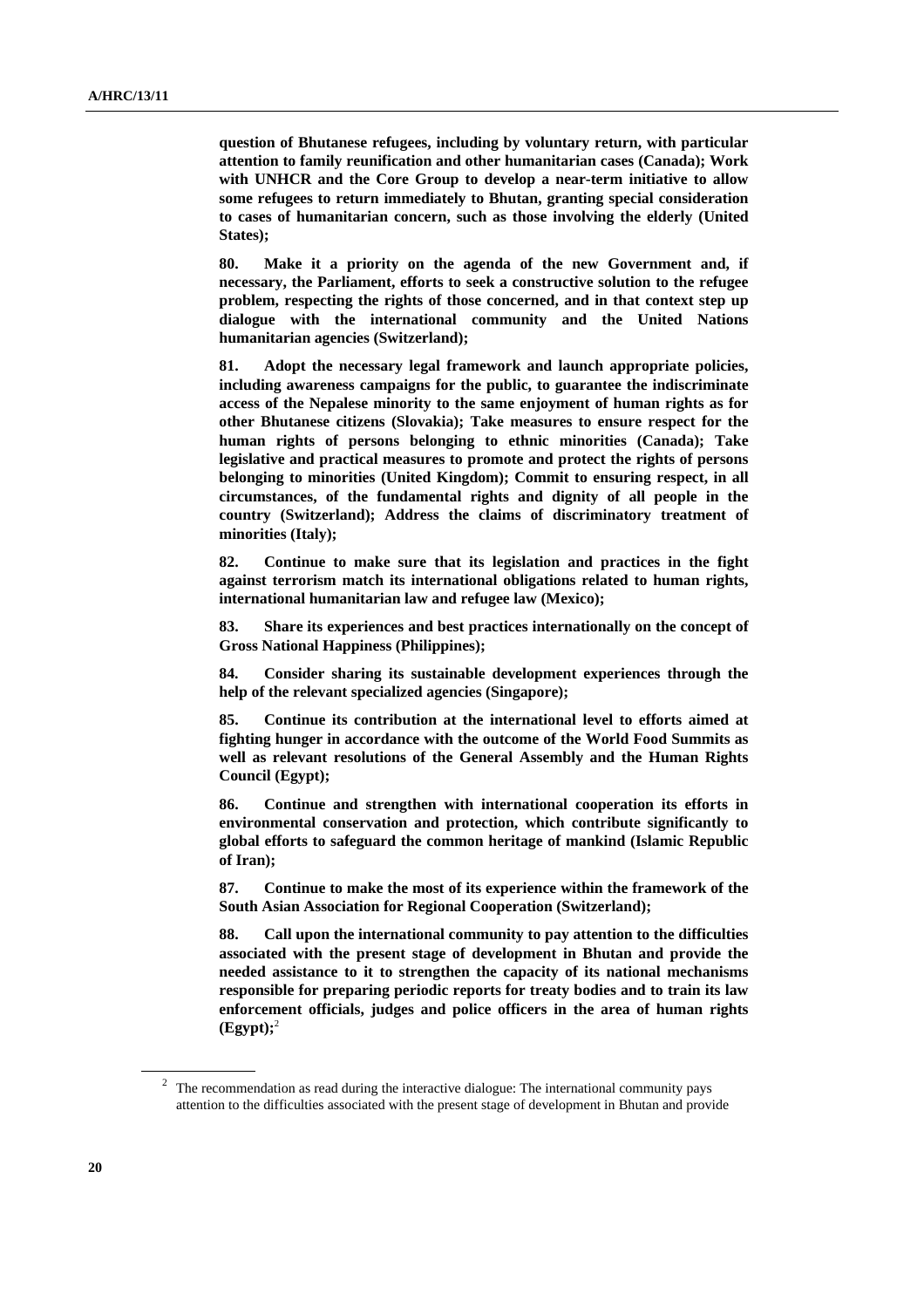**89. Oversee the strengthening of technical cooperation between Bhutan and various United Nations organs to enhance capacity in the field of exchange of technology and information (Kuwait);**

**90. Call for enhanced cooperation and support from the international community and relevant United Nations agencies to strengthen the capacity of existing oversight mechanisms that serve to promote and protect human rights in Bhutan, in keeping with domestic requirements (Sri Lanka);**<sup>3</sup>

**91. Request technical assistance and cooperation, as deemed appropriate, from the international community, including relevant United Nations and specialized agencies, with a view to ensuring the promotion and protection of the full spectrum of human rights of its people (Malaysia);** 

**92. Call upon relevant United Nations agencies and organizations, in particular UNICEF, to provide technical assistance to build its capacity to promote gender equality, make women more autonomous, protect children in the country and set up effective institutional mechanisms for birth registration (Algeria);** 

**93. Continue advancing its efforts to improve indicators regarding poverty, illiteracy, schooling, mothers' health and access to water with the cooperation of the international community, in particular the developed countries, which must increase their official development aid and other forms of aid to Bhutan (Cuba);** 

**94. With the support of the international community, including the relevant specialized agencies of the United Nations, strengthen its efforts to implement its national food security-related programmes (Egypt); Call upon the international community, especially the relevant United Nations programmes and funds, to provide assistance for Bhutan to sustainably consolidate its national strategy for food security and improve national food production (Algeria);** 

**95. Continue to fully use technical assistance and international cooperation to promote the implementation of national development programmes so as to improve its capacity in protecting its people's right to health and education (China);** 

**96. Seek the assistance of the international community to meet the Millennium Development Goals (Philippines);** 

**97. Call for the provision of technical and financial assistance by the international community to contribute to the development process of the** 

the needed assistance to it to strengthen the capacity of its national mechanisms responsible for preparing periodic reports for treaty bodies and to train its law enforcement officials, judges, and police officers in the area of human rights (Egypt).

The recommendation as read during the interactive dialogue: Enhanced cooperation and support from the international community and relevant United Nations agencies to strengthen the capacity of existing oversight mechanisms that serves to promote and protect human rights in Bhutan, in keeping with domestic requirements (Sri Lanka).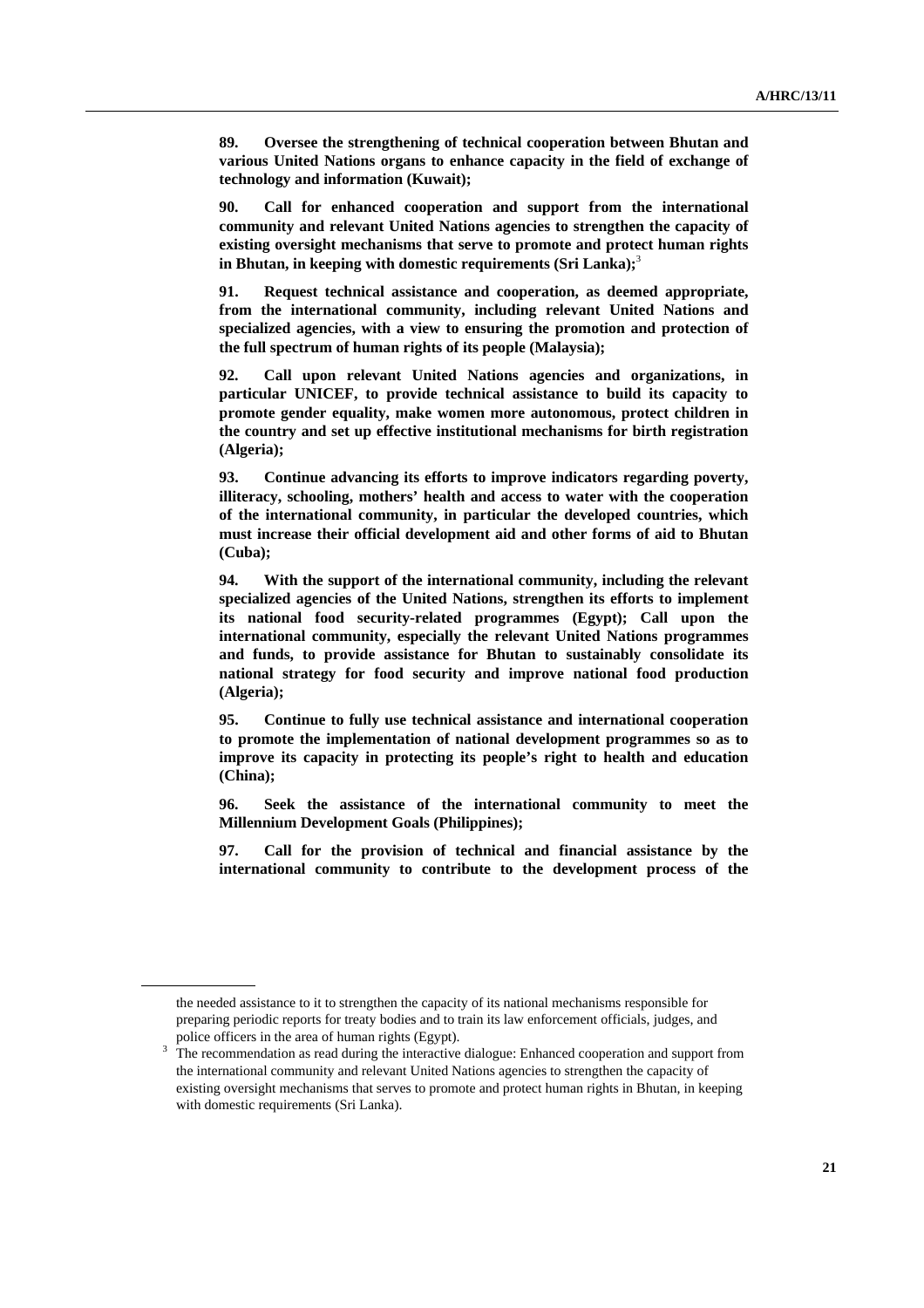**country with the view to achieving the Millennium Development Goals (Islamic Republic of Iran);**<sup>4</sup>

**98. Continue its process of consultation with civil society in its follow-up to the universal periodic review (United Kingdom);** 

**99. Establish an inclusive process to follow up on the recommendations of the Working Group (Norway).** 

**102. All conclusions and/or recommendations contained in the present report reflect the position of the submitting State(s) and/or the State under review. They should not be construed as endorsed by the Working Group as a whole.**

<sup>4</sup> The recommendation as read during the interactive dialogue: Providing technical and financial assistance by the international community to contribute to the development process of the country with the view to achieve Millennium Development Goals(Islamic Republic of Iran)